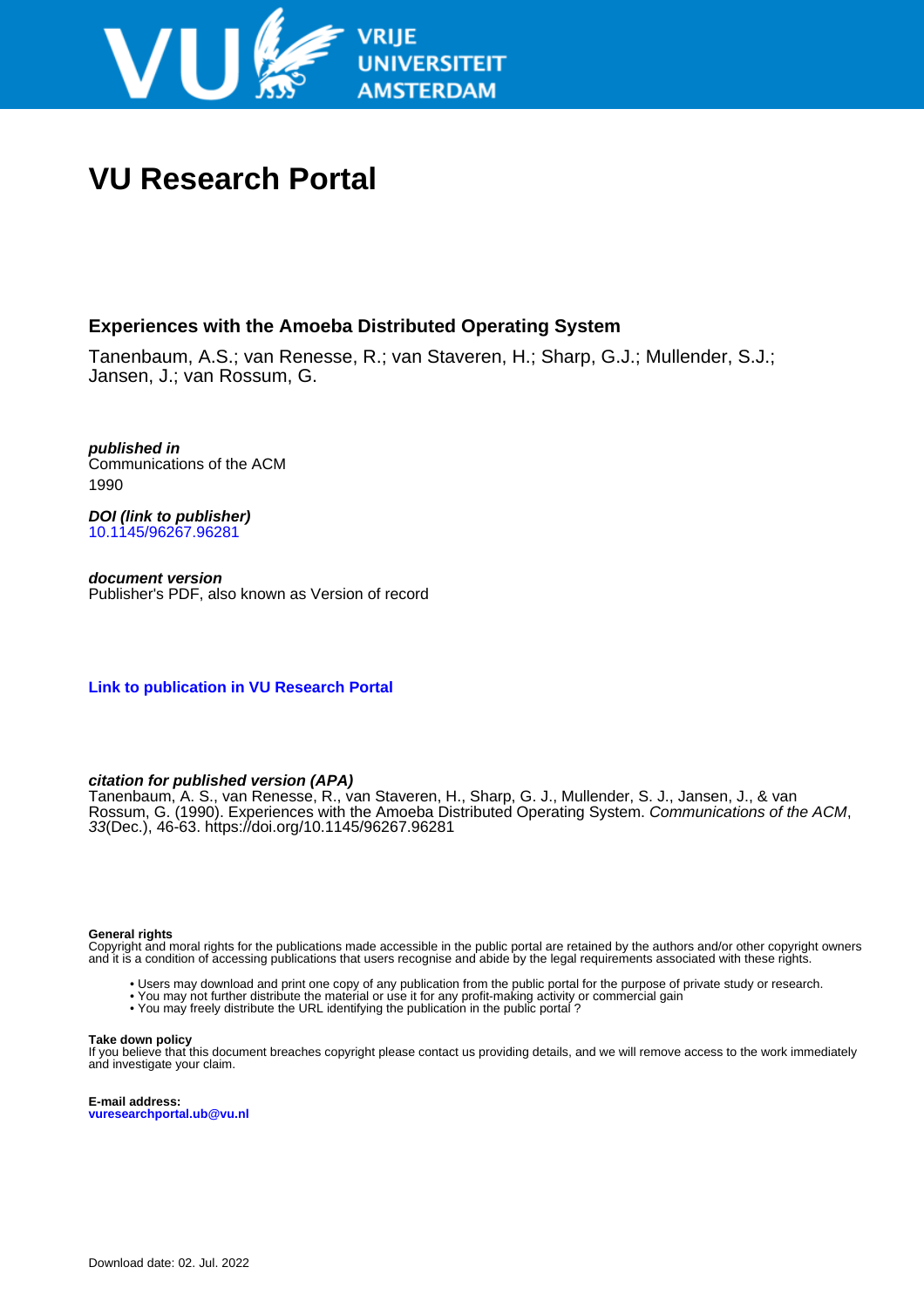## **Experiences with the Amoeba Distributed Operating System**

*Andrew S. Tanenbaum Robbert van Renesse<sup>1</sup> Hans van Staveren Gregory J. Sharp*

Dept. of Mathematics and Computer Science Vrije Universiteit De Boelelaan 1081 1081 HV Amsterdam, The Netherlands Internet: ast@cs.vu.nl, cogito@cs.vu.nl, sater@cs.vu.nl, gregor@cs.vu.nl

> *Sape J. Mullender<sup>2</sup> Jack Jansen Guido van Rossum*

Centrum voor Wiskunde en Informatica Kruislaan 413 1098 SJ Amsterdam, The Netherlands Internet: sape@cwi.nl, jack@cwi.nl, guido@cwi.nl

The Amoeba distributed operating system has been in development and use for over eight years now. In this paper we describe the present system and our experience with it—what we did right, but also what we did wrong. Among the things done right were basing the system on objects, using a single uniform mechanism (capabilities) for naming and protecting them in a location independent way, and designing a completely new, and very fast file system. Among the things done wrong were having threads not be pre-emptable, initially building our own homebrew window system, and not having a multicast facility at the outset.

*Computing Reviews* categories: C.2.4, D.4

Keywords: Operating systems, Distributed systems, Distributed operating systems, Computer networks, Experience

Descriptors: Network operating systems, Distributed applications, Distributed systems, Measurements

General terms: Design, Experimentation, Performance

<sup>1.</sup> This research was supported in part by the Netherlands Organization for Scientific Research (N.W.O.) under grant 125-30-10.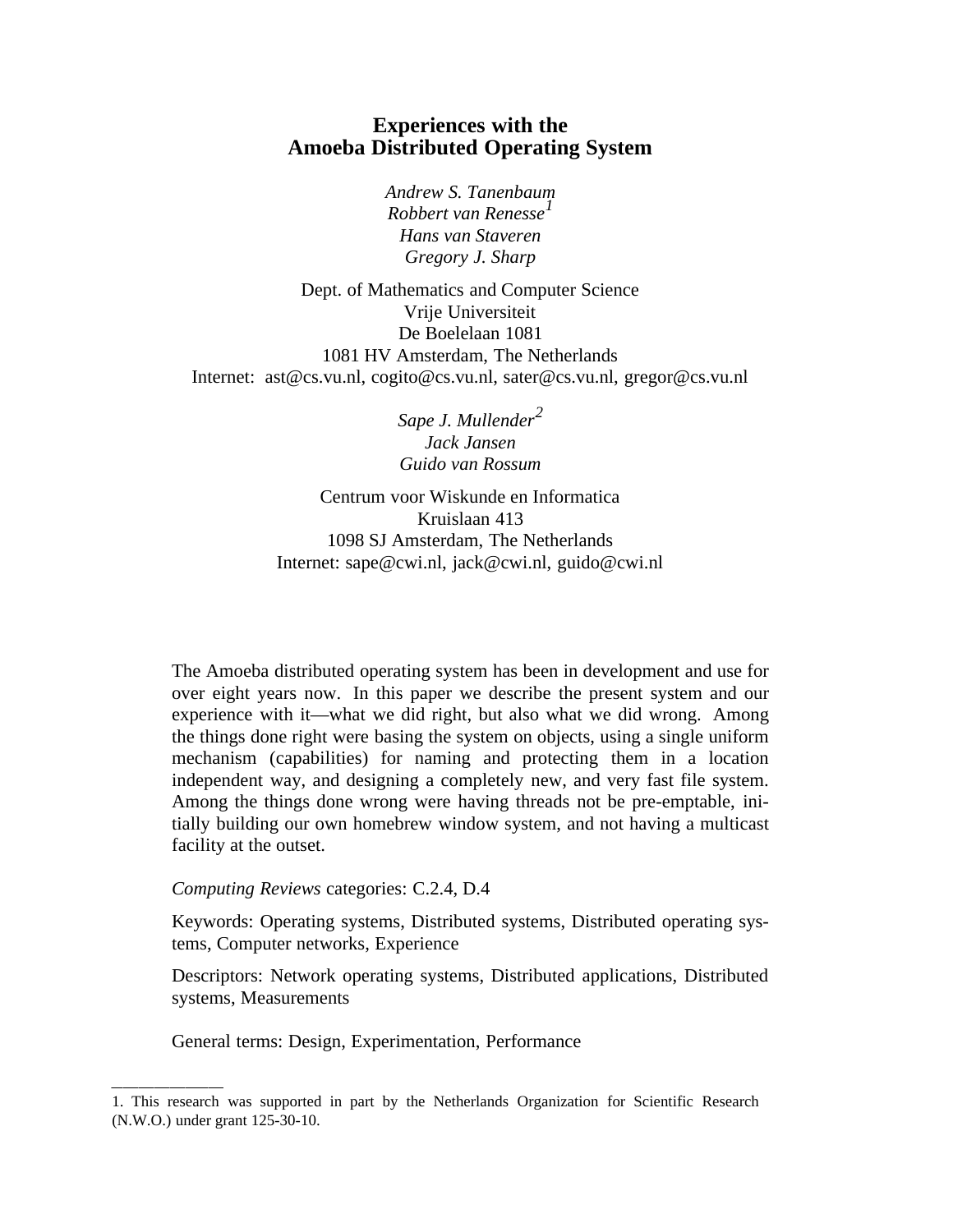## **INTRODUCTION**

The Amoeba project is a research effort aimed at understanding how to connect multiple computers together in a seamless way [15, 16, 26, 28, 32] The basic idea is to provide the users with the illusion of a single powerful timesharing system, when, in fact, the system is implemented on a collection of machines, potentially distributed among several countries. This research has led to the design and implementation of the Amoeba distributed operating system, which is being used as a prototype and vehicle for further research. In this paper we will describe the current state of the system (Amoeba 4.0), and tell some of the lessons we have learned designing and using it over the past eight years. We will also discuss how this experience has influenced our plans for the next version, Amoeba 5.0.

Amoeba was originally designed and implemented at the Vrije Universiteit in Amsterdam, and is now being jointly developed there and at the Centre for Mathematics and Computer Science, also in Amsterdam. The chief goal of this work is to build a distributed system that is *transparent* to the users. This concept can best be illustrated by contrasting it with a network operating system, in which each machine retains its own identity. With a network operating system, each user logs into one specific machine, his home machine. When a program is started, it executes on the home machine, unless the user gives an explicit command to run it elsewhere. Similarly, files are local unless a remote file system is explicitly mounted or files are explicitly copied. In short, the user is clearly aware that multiple independent computers exist, and must deal with them explicitly.

In a transparent distributed system, in contrast, users effectively log into the system as a whole, and not to any specific machine. When a program is run, the system, not the user, decides the best place to run it. The user is not even aware of this choice. Finally, there is a single, system wide file system. The files in a single directory may be located on different machines possibly in different countries. There is no concept of file transfer, uploading or downloading from servers, or mounting remote file systems. A file's position in the directory hierarchy has no relation to its location.

The remainder of this paper will describe Amoeba and the lessons we have learned from building it. In the next section, we will give a technical overview of Amoeba as it currently stands. Since Amoeba uses the client-server model, we will then describe some of the more important servers that have been implemented so far. This is followed by a description of how wide-area networks are handled. Then we will discuss a number of applications that run on Amoeba. Measurements have shown Amoeba to be fast, so we will present some of our data. After that, we will discuss the successes and failures that we have encountered, so that others may profit from those ideas that have worked out well and avoid those that have not. Finally we conclude with a very brief comparision between Amoeba and other systems.

## **TECHNICAL OVERVIEW OF AMOEBA**

Before describing the software, it is worth saying something about the system architecture on which Amoeba runs.

<sup>2.</sup> The research at CWI was supported in part by a grant from Digital Equipment Corporation.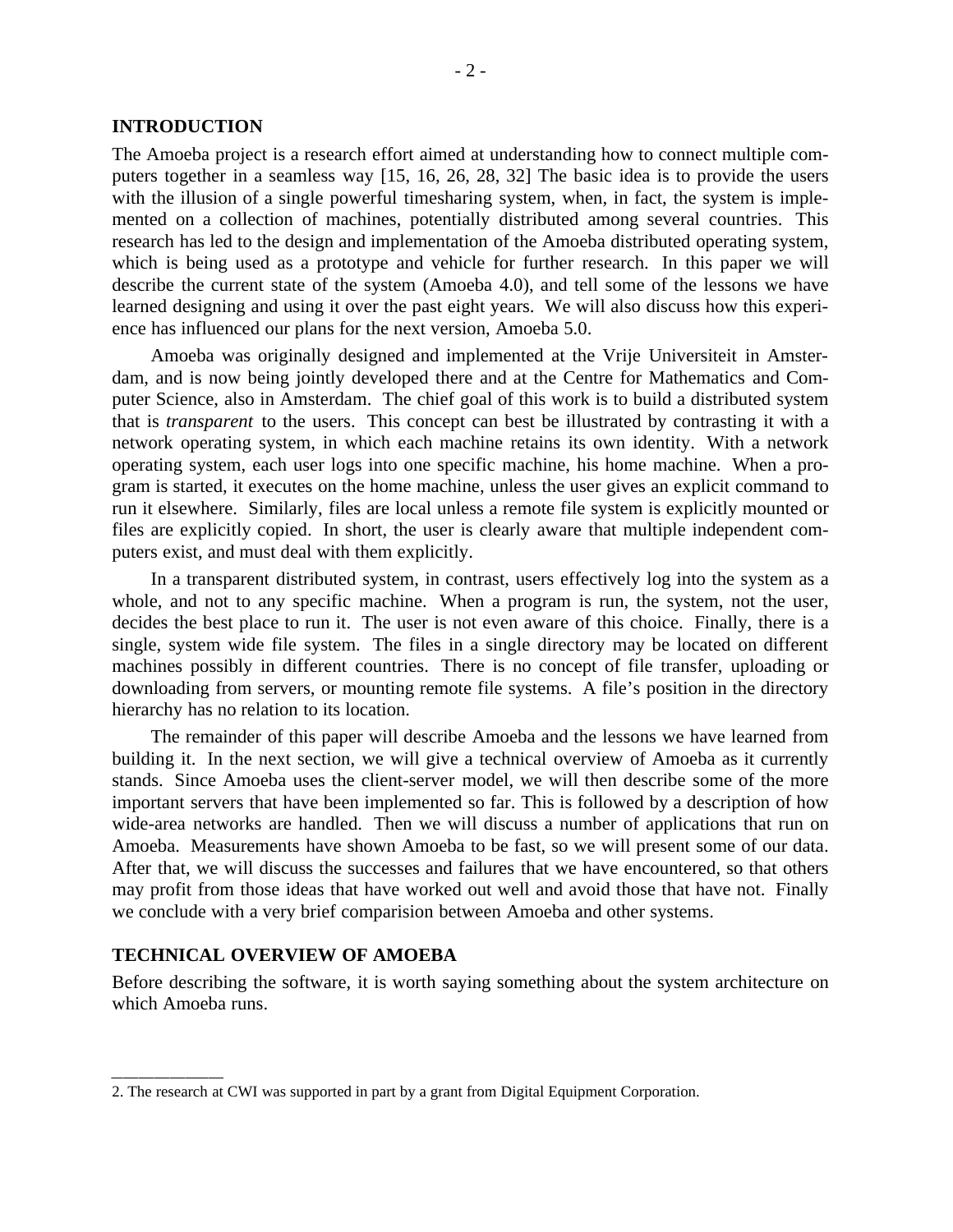## **System Architecture**

The Amoeba architecture consists of four principal components, as shown in Fig. 1. First are the workstations, one per user, on which users can carry out editing and other tasks that require fast interactive response. The workstations are all diskless, and are primarily used as intelligent terminals that do window management, rather than as computers for running complex user programs. We are currently using Sun-3s and VAXstations as workstations. In the next generation of hardware we may also use X-terminals.



**Fig. 1.** The Amoeba architecture.

Second are the pool processors, a group of CPUs that can be dynamically allocated as needed, used, and then returned to the pool. For example, the *make* command might need to do six compilations, so six processors could be taken out of the pool for the time necessary to do the compilation and then returned. Alternatively, with a five-pass compiler,  $5 \times 6 = 30$  processors could be allocated for the six compilations, gaining even more speedup. Many applications, such as heuristic search in AI applications (e.g., playing chess), use large numbers of pool processors to do their computing. We currently have 48 single board VME-based computers using the 68020 and 68030 CPUs. We also have 10 VAX CPUs forming an additional processor pool.

Third are the specialized servers, such as directory servers, file servers, data base servers, boot servers, and various other servers with specialized functions. Each server is dedicated to performing a specific function. In some cases, there are multiple servers that provide the same function, for example, as part of the replicated file system.

Fourth are the gateways, which are used to link Amoeba systems at different sites and different countries into a single, uniform system. The gateways isolate Amoeba from the peculiarities of the protocols that must be used over the wide-area networks.

All the Amoeba machines run the same kernel, which primarily provides multithreaded processes, communication services, I/O, and little else. The basic idea behind the kernel was to keep it small, to enhance its reliability, and to allow as much as possible of the operating system to run as user processes (i.e., outside the kernel), providing for flexibility and experimentation.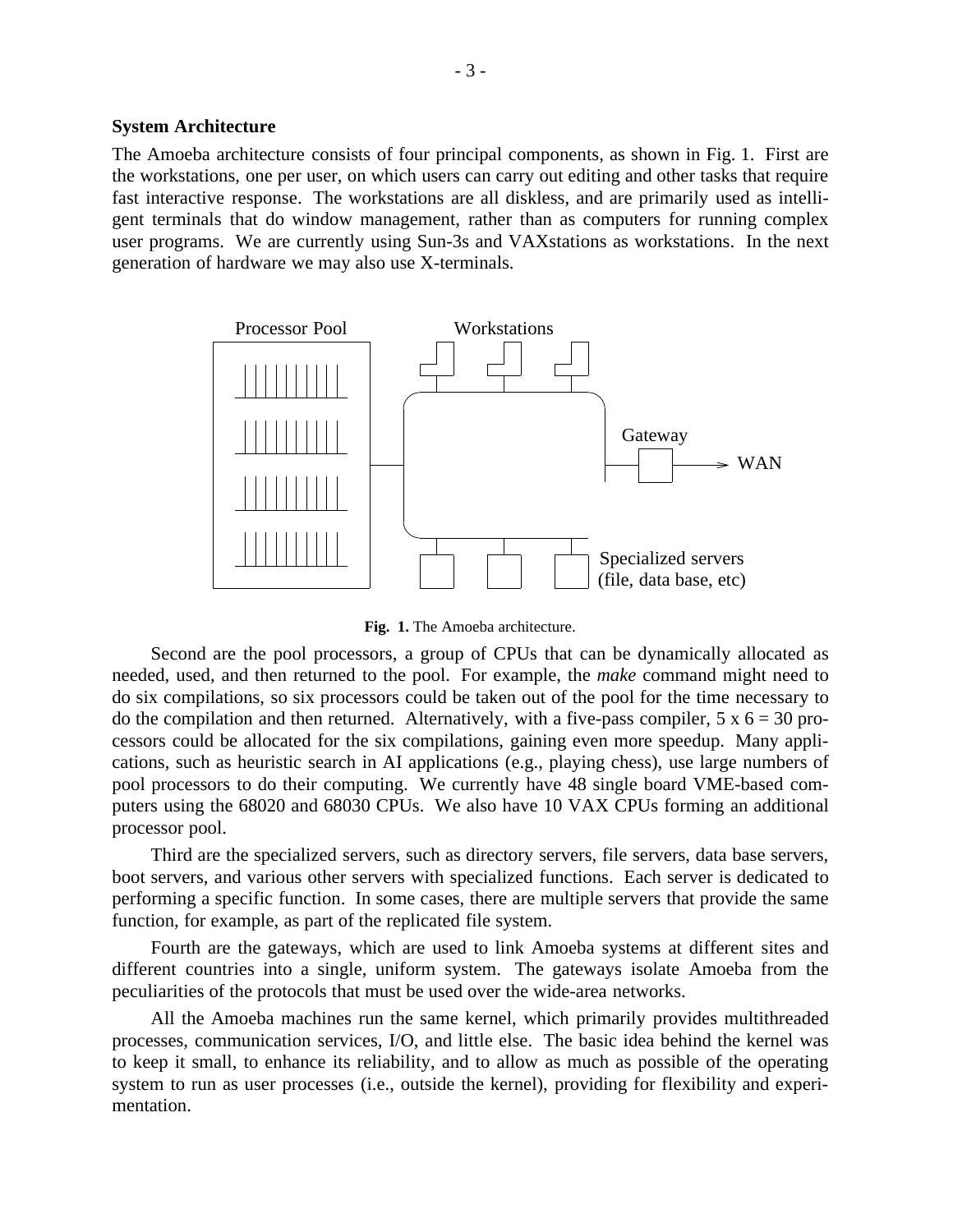## **Objects and Capabilities**

Amoeba is an object-based system. The system can be viewed as a collection of objects, on each of which there is a set of operations that can be performed. For a file object, for example, typical operations are reading, writing, appending, and deleting. The list of allowed operations is defined by the person who designs the object and who writes the code to implement it. Both hardware and software objects exist.

Associated with each object is a *capability* [8] a kind of ticket or key that allows the holder of the capability to perform some (not necessarily all) operations on that object. A user process might, for example, have a capability for a file that permitted it to read the file, but not to modify it. Capabilities are protected cryptographically to prevent users from tampering with them.

Each user process owns some collection of capabilities, which together define the set of objects it may access and the type of operations he may perform on each. Thus capabilities provide a unified mechanism for naming, accessing, and protecting objects. From the user's perspective, the function of the operating system is to create an environment in which objects can be created and manipulated in a protected way.

This object-based model visible to the users is *implemented* using remote procedure call [5] Associated with each object is a *server* process that manages the object. When a user process wants to perform an operation on an object, it sends a request message to the server that manages the object. The message contains the capability for the object, a specification of the operation to be performed, and any parameters the operation requires. The user, known as the *client*, then blocks. After the server has performed the operation, it sends back a reply message that unblocks the client. The combination of sending a request message, blocking, and accepting a reply message forms the remote procedure call, which can be encapsulated using stub routines, to make the entire remote operation look like a local procedure call (although see [27]).

The structure of a capability is shown in Fig. 2. It is 128 bits long and contains four fields. The first field is the *server port*, and is used to identify the (server) process that manages the object. It is in effect a 48-bit random number chosen by the server.

| 40     |        |        | 48    |
|--------|--------|--------|-------|
| Server | Object | Rights | Check |
| port   | number |        | field |

**Fig. 2.** A capability. The numbers are the current sizes in bits.

The second field is the *object number*, which is used by the server to identify which of its objects is being addressed. Together, the server port and object number uniquely identify the object on which the operation is to be performed.

The third field is the *rights* field, which contains a bit map telling which operations the holder of the capability may perform. If all the bits are 1s, all operations are allowed. However, if some of the bits are 0s, the holder of the capability may not perform the corresponding operations. Since the operations are usually coarse grained, 8 bits is sufficient.

To prevent users from just turning all the 0 bits in the rights field into 1 bits, a cryptographic protection scheme is used. When a server is asked to create an object, it picks an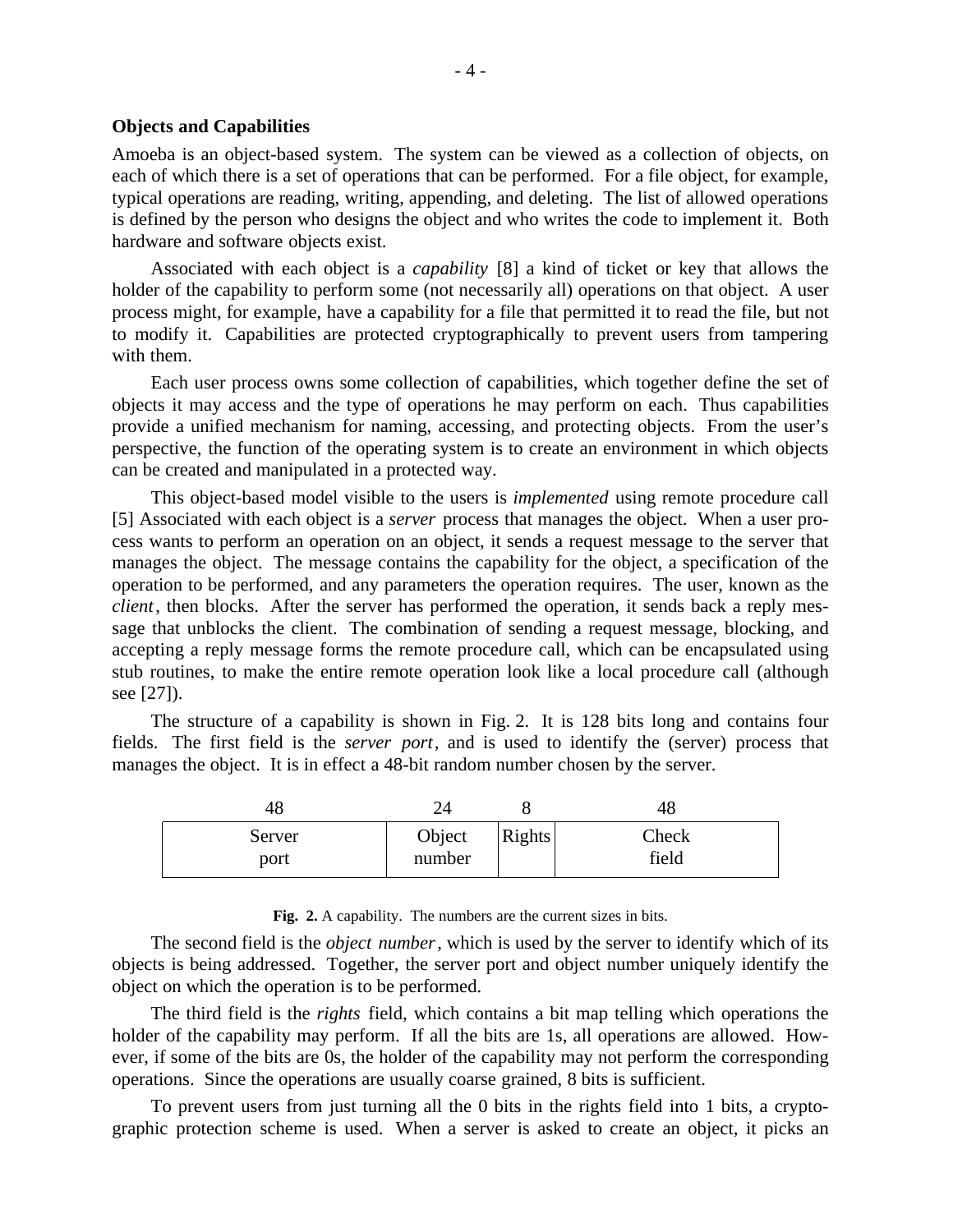available slot in its internal tables, puts the information about the object in there along with a newly generated 48-bit random number. The index into the table is put into the object number field of the capability, the rights bits are all set to 1, and the newly-generated random number is put into the *check field* of the capability. This is an *owner capability*, and can be used to perform all operations on the object.

The owner can construct a new capability with a subset of the rights by turning off some of the rights bits and then XOR-ing the rights field with the random number in the check field. The result of this operation is then run through a (publicly-known) *one-way function* to produce a new 48-bit number that is put in the check field of the new capability.

The key property required of the one-way function, *f*, is that given the original 48-bit number, N (from the owner capability) and the unencrypted rights field, R, it is easy to compute  $C = f(N \text{ XOR } R)$ , but given only C it is nearly impossible to find an argument to f that produces the given *C*. Such functions are known [9].

When a capability arrives at a server, the server uses the object field to index into its tables to locate the information about the object. It then checks to see if all the rights bits are on. If so, the server knows that the capability is (or is claimed to be) an owner capability, so it just compares the original random number in its table with the contents of the check field. If they agree, the capability is considered valid and the desired operation is performed.

If some of the rights bits are 0, the server knows that it is dealing with a derived capability, so it performs an XOR of the original random number in its table with the rights field of the capability. This number is then run through the one-way function. If the output of the one-way function agrees with the contents of the check field, the capability is deemed valid, and the requested operation is performed if its rights bit is set to 1. Due to the fact that the one-way function cannot be inverted, it is not possible for a user to ''decrypt'' a capability to get the original random number in order to generate a false capability with more rights.

## **Remote Operations**

The combination of a request from a client to a server and a reply from a server to a client is called a *remote operation*. The request and reply messages consist of a header and a buffer. Headers are 32 bytes, and buffers can be up to 30 kilobytes. A request header contains the capability of the object to be operated on, the operation code, and a limited area (8 bytes) for parameters to the operation. For example, in a write operation on a file, the capability identifies the file, the operation code is *write*, and the parameters specify the size of the data to be written, and the offset in the file. The request buffer contains the data to be written. A reply header contains an error code, a limited area for the result of the operation (8 bytes), and a capability field that can be used to return a capability (e.g., as the result of the creation of an object, or of a directory search operation).

The primitives for doing remote operations are listed below:

*getrequest*(req-header, req-buffer, req-size) *putreply*(rep-header, rep-buffer, rep-size) *dooperation*(req-header, req-buffer, req-size, rep-header, rep-buffer, rep-size)

When a server is prepared to accept requests from clients, it executes a *get\_request* primitive, which causes it to block. When a request message arrives, the server is unblocked and the formal parameters of the call to *getrequest* are filled in with information from the incoming request. The server than performs the work and sends a reply using *put\_reply*.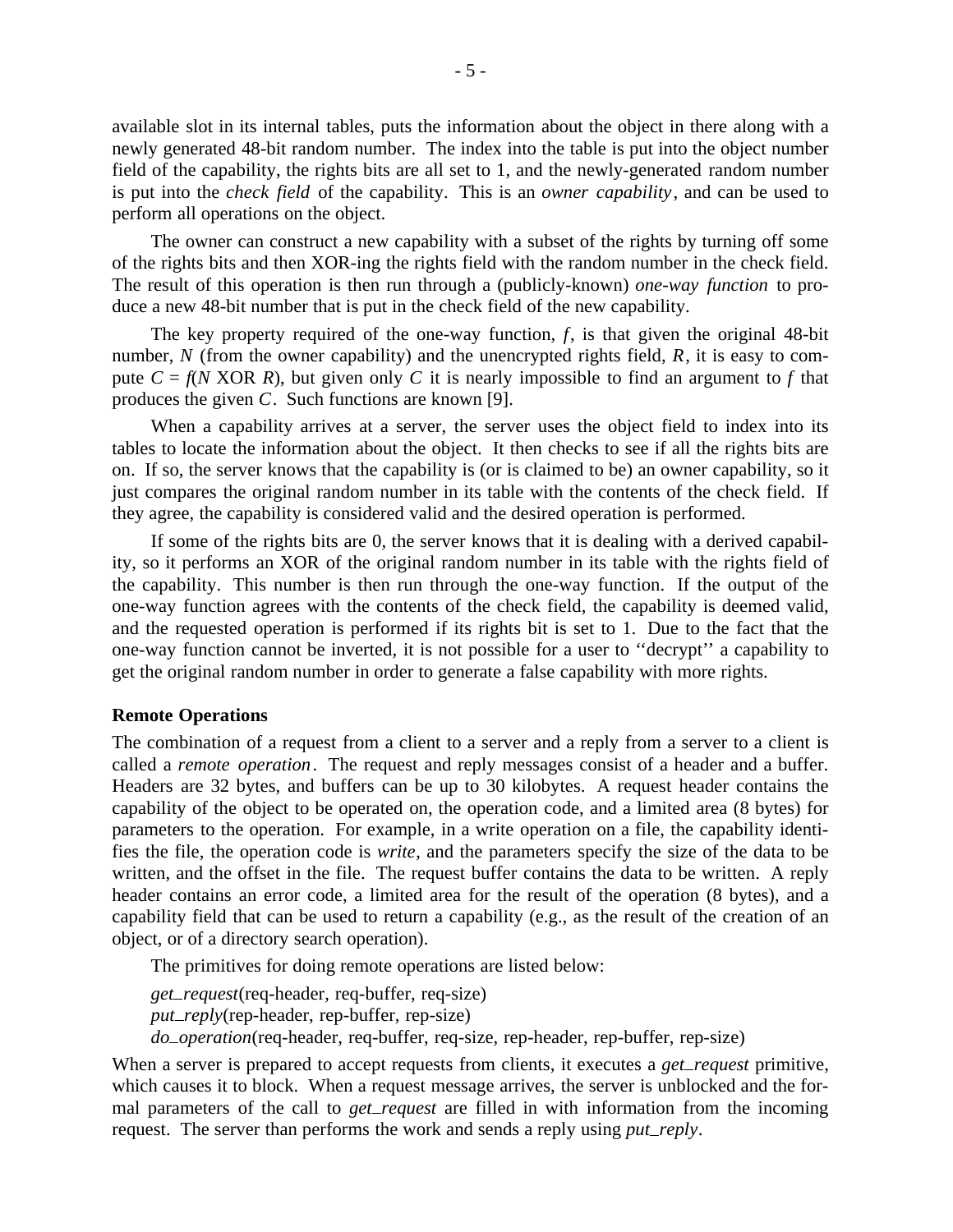On the client side, to invoke a remote operation, a process uses *dooperation*. This action causes the request message to be sent to the server. The request header contains the capability of the object to be manipulated and various parameters relating to the operation. The caller is blocked until the reply is received, at which time the three rep- parameters are filled in and a status returned. The return status of *do\_operation* can be one of three possibilities:

- 1. The request was delivered and has been executed.
- 2. The request was not delivered or executed (e.g., server was down).
- 3. The status is unknown.

The third case can arise when the request was sent (and possibly even acknowledged), but no reply was forthcoming. This situation can arise if a server crashes part way through the remote operation. Under all conditions of lost messages and crashed servers, Amoeba guarantees that messages are delivered at most once. If status 3 is returned, it is up to the application or run time system to do its own fault recovery.

## **Remote Procedure Calls**

A remote procedure call actually consists of more than just the request/reply exchange described above. The client has to place the capability, operation code, and parameters in the request buffer, and on receiving the reply it has to unpack the results. The server has to check the capability, extract the operation code and parameters from the request, and call the appropriate procedure. The result of the procedure has to be placed in the reply buffer. Placing parameters or results in a message buffer is called *marshalling*, and has a non-trivial cost. Different data representations in client and server also have to be handled. All of these steps must be carefully designed and coded, lest they introduce unacceptable overhead.

To hide the marshalling and message passing from the users, Amoeba uses *stub routines* [5]. For example, one of the file system stubs might start with:

int read\_file(file\_cap, offset, nbytes, buffer, bytes\_read) capability $_t$  \*file $\text{cap};$ long offset; long \*nbytes; char \*buffer; long \*bytes\_read;

This call reads *nbytes* starting at *offset* from the file identified by *filecap* into *buffer*. It returns the number of bytes actually read in *bytesread*. The function itself returns 0 if it executed correctly or an error code otherwise. A hand-written stub for this code is simple to construct: it will produce a request header containing *filecap*, the operation code for *readfile*, *offset*, and *nbytes*, and invoke the remote operation:

do\_operation(req\_hdr, req\_buf, req\_bytes, rep\_hdr, buf, rep\_bytes);

Automatic generation of such a stub from the procedure header above is impossible. Some essential information is missing. The author of the handwritten stub uses several pieces of derived information to do the job.

1. The buffer is used only to receive information from the file server; it is an output parameter, and should not be sent to the server.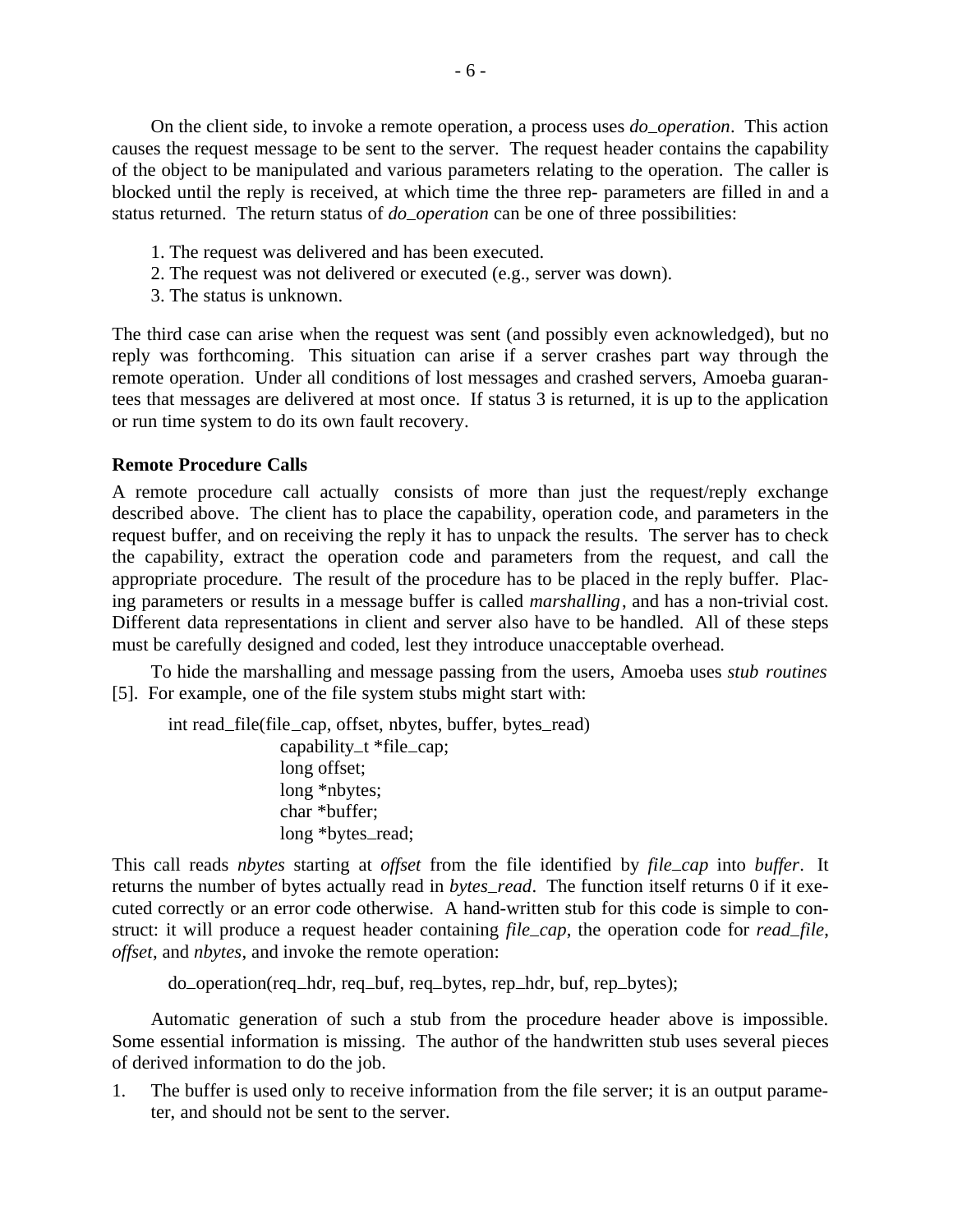- 2. The maximum length of the buffer is given in the *nbytes* parameter. The actual length of the buffer is the returned value if there is no error and zero otherwise.
- 3. *Filecap* is special; it defines the service that must carry out the remote operation.
- 4. The stub generator does not know what the server's operation code for *readfile* is. This requires extra information. But, to be fair, the human stub writer needs this extra information too.

In order to be able to do automatic stub generation, the interfaces between client and servers have to contain the information listed above, plus information about type representation for all language/machine combinations used. In addition, the interface specifications have to have an *inheritance* mechanism which allows a lower-level interface to be shared by several other interfaces. The *readfile* operation, for instance, will be defined in a low-level interface which is then inherited by all file-server interfaces, the terminal-server interface, and the segment-server interface.

AIL (Amoeba Interface Language) is a language in which the extra information for the generation of efficient stubs can be specified, so that the AIL compiler can produce stub routines automatically [33]. The *readfile* operation could be part of an interface (called *class* in AIL) whose definition could look something like this:

```
class simple_file_server [1000..1999] {
               read file(*, in unsigned offset, in out unsigned nbytes,out char buffer[nbytes:NBYTES]);
               write_file(*, \ldots);
};
```
From this specification, AIL can generate the client stub of the example above with the correct marshalling code. It can also generate the server main loop, containing the marshalling code corresponding to the client stubs. The AIL specification tells AIL that the operation codes for the simple file server can be allocated in the range 1000 to 1999; it tells which parameters are input parameters to the server and which are output parameters from the server, and it tells that the length of buffer is at most *NBYTES* (which must be a constant) and that the actual length is *nbytes*.

The Bullet File Server, one of the file servers operational in Amoeba, *inherits* this interface, making it part of the Bullet File Server interface:

class bullet\_server [2000..2999] { inherit simple\_file\_server; creat\_file( $*, \ldots$ );

};

AIL supports *multiple inheritance* so the Bullet server interface can inherit both the simple file interface and, for instance, a *capability management* interface for restricting rights on capabilities.

Currently, AIL generates stubs in C, but Modula stubs and stubs in other languages are planned. AIL stubs have been designed to deal with different data representations — such as byte order and floating-point representation — on client and server machines.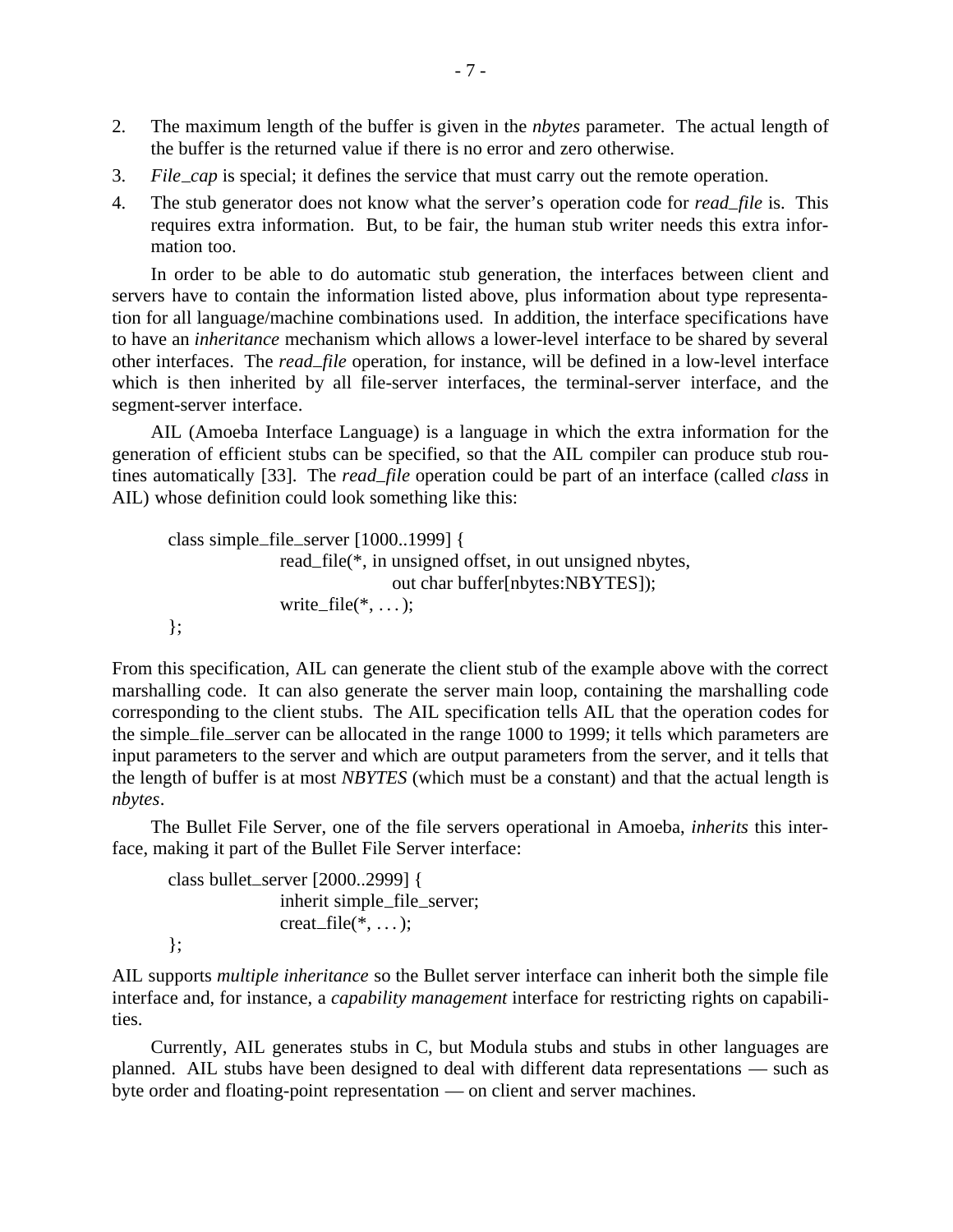## **Threads**

A process in Amoeba consists of one or more threads that run in parallel. All the threads of a process share the same address space, but each one has a dedicated portion of that address space for use as its private stack, and each one has its own program counter. From the programmer's point of view, each thread is like a traditional sequential process, except that the threads of a process can communicate using shared memory. In addition, the threads can (optionally) synchronize with each other using mutexes or semaphores.

The purpose of having multiple threads in a process is to increase performance through parallelism, and still provide a reasonable semantic model to the programmer. For example, a file server could be programmed as a process with multiple threads. When a request comes in, it can be given to some thread to handle. That thread first checks an internal (software) cache to see if the needed data are present. If not, it performs an RPC with a remote disk server to acquire the data.

While waiting for the reply from the disk, the thread is blocked and will not be able to handle any other requests. However, new requests can be given to other threads in the same process to work on while the first thread is blocked. In this way, multiple requests can be handled simultaneously, while allowing each thread to work in a sequential way. The point of having all the threads share a common address space is to make it possible for all of them to have direct access to a common cache, something that is not possible if each thread is its own address space.

The scheduling of threads within a process is done by code within the process itself. When a thread blocks, either because it has no work to do (i.e., on a *get\_request*) or because it is waiting for a remote reply (i.e., on a *dooperation*), the internal scheduler is called, the thread is blocked, and a new thread can be run. Threads are thus effectively co-routines. Threads are not pre-empted, that is, the currently running thread will not be stopped because it has run too long. This decision was made to avoid race conditions. A thread need not worry that when it is halfway through updating some critical shared table it will be suddenly stopped and some other thread will start up and try to use the table. It is assumed that the threads in a process were all written by the same programmer and are actively co-operating. That is why they are in the same process. Thus the interaction between two threads in the same process is quite different from the interaction between two threads in different processes, which may be hostile to one another and for which hardware memory protection is required and used. Our evaluation of this approach is discussed later.

## **SERVERS**

The Amoeba kernel, as described above, essentially handles communication and some process management, and little else. The kernel takes care of sending and receiving messages, scheduling processes, and some low-level memory management. Everything else is done by user processes. Even capability management is done entirely in user space, since the cryptographic technique discussed earlier makes it virtually impossible for users to generate counterfeit capabilities.

All of the remaining functions that are normally associated with a modern operating system environment are performed by servers, which are just ordinary user processes. The file system, for example, consists of a collection of user processes. Users who are not happy with the standard file system are free to write and use their own. This situation can be contrasted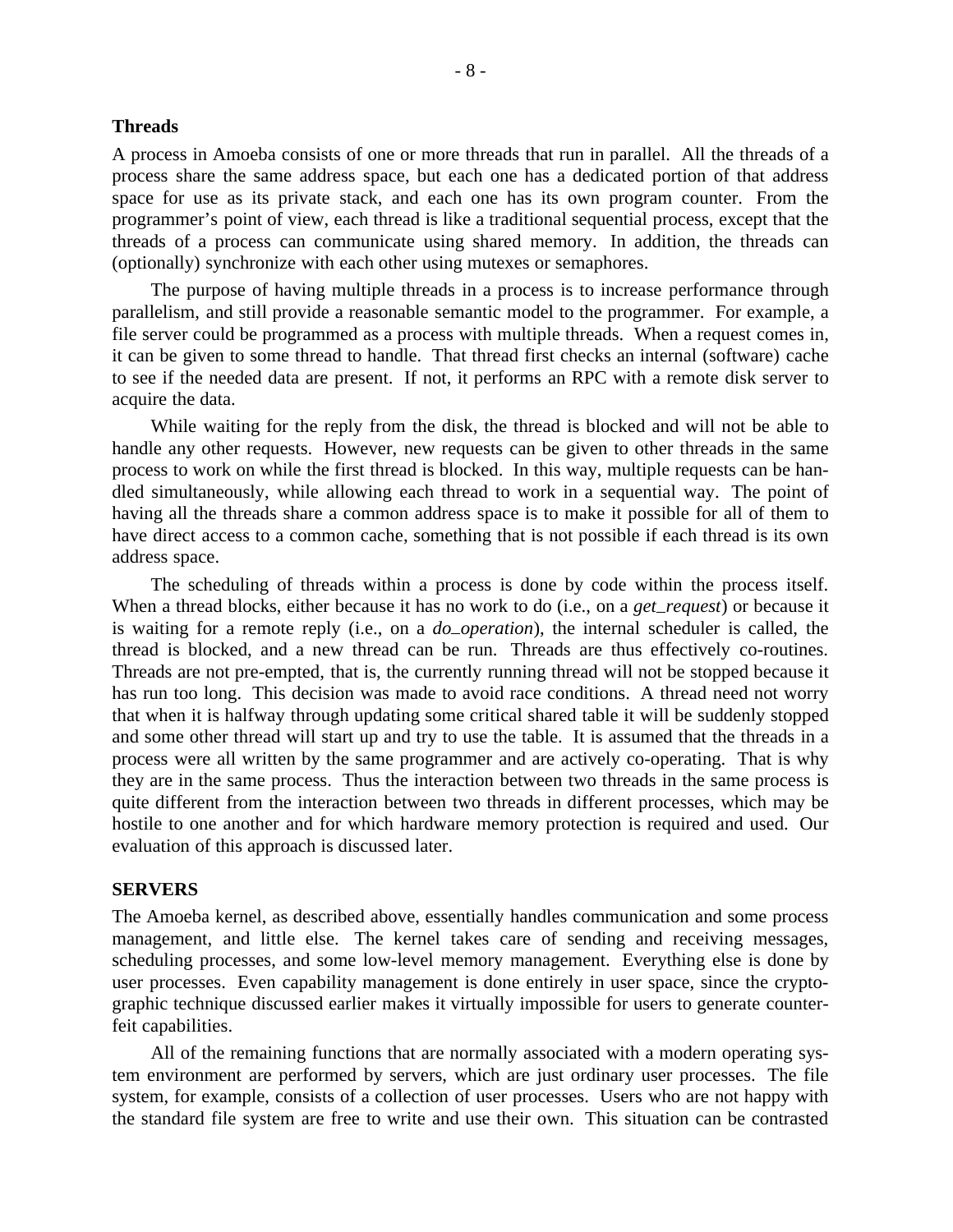with a system like UNIX,<sup>†</sup> in which there is a single file system that all applications must use, no matter how inappropriate it may be. In [24] for example, the numerous problems that UNIX creates for database systems are described at great length.

In the following sections we will discuss the Amoeba memory server, process server, file server, and directory server, as examples of typical Amoeba servers. Many others exist as well.

## **The Memory and Process Server**

In many applications, processes need a way to create subprocesses. In UNIX, a subprocess is created by the *fork* primitive, in which an exact copy of of the original process is made. This process can then run for a while, attending to housekeeping activities, and then issue an *exec* primitive to overwrite its core image with a new program.

In a distributed system, this model is not attractive. The idea of first building an exact copy of the process, possibly remotely, and then throwing it away again shortly thereafter is inefficient. Consequently, Amoeba uses a different strategy. The key concepts are segments and process descriptors, as described below.

A *segment* is a contiguous chunk of memory that can contain code or data. Each segment has a capability that permits its holder to perform operations on it, such as reading and writing. A segment is somewhat like an in-core file, with similar properties.

A *process descriptor* is a data structure that provides information about a *stunned* process, that is, a process not yet started or one being debugged or migrated. It has four components. The first describes the requirements for the system where the process must run: the class of machines, which instruction set, minimum available memory, use of special instructions such as floating point, and several more. The second component describes the layout of the address space: number of segments and, for each segment, the size, the virtual address, how it is mapped (e.g., read only, read-write, code/data space), and the capability of a file or segment containing the contents of the segment. The third component describes the state of each thread of control: stack pointer, stack top and bottom, program counter, processor status word, and registers. Threads can be blocked on certain system calls (e.g., get\_request); this can also be described. The fourth component is a list of ports for which the process is a server. This list is helpful to the kernel when it comes to buffering incoming requests and replying to port-locate operations.

A process is created by executing the following steps.

- 1. Get the process descriptor for the binary from the file system.
- 2. Create a local segment or a file and initialize it to the initial environment of the new process. The environment consists of a set of named capabilities (a primitive directory, as it were), and the arguments to the process (in Unix terms, *argc* and *argv*).
- 3. Modify the process descriptor to make the first segment the environment segment just created.
- 4. Send the process descriptor to the machine where it will be executed.

<sup>†</sup> UNIX is a Registered Trademark of AT&T Bell Laboratories.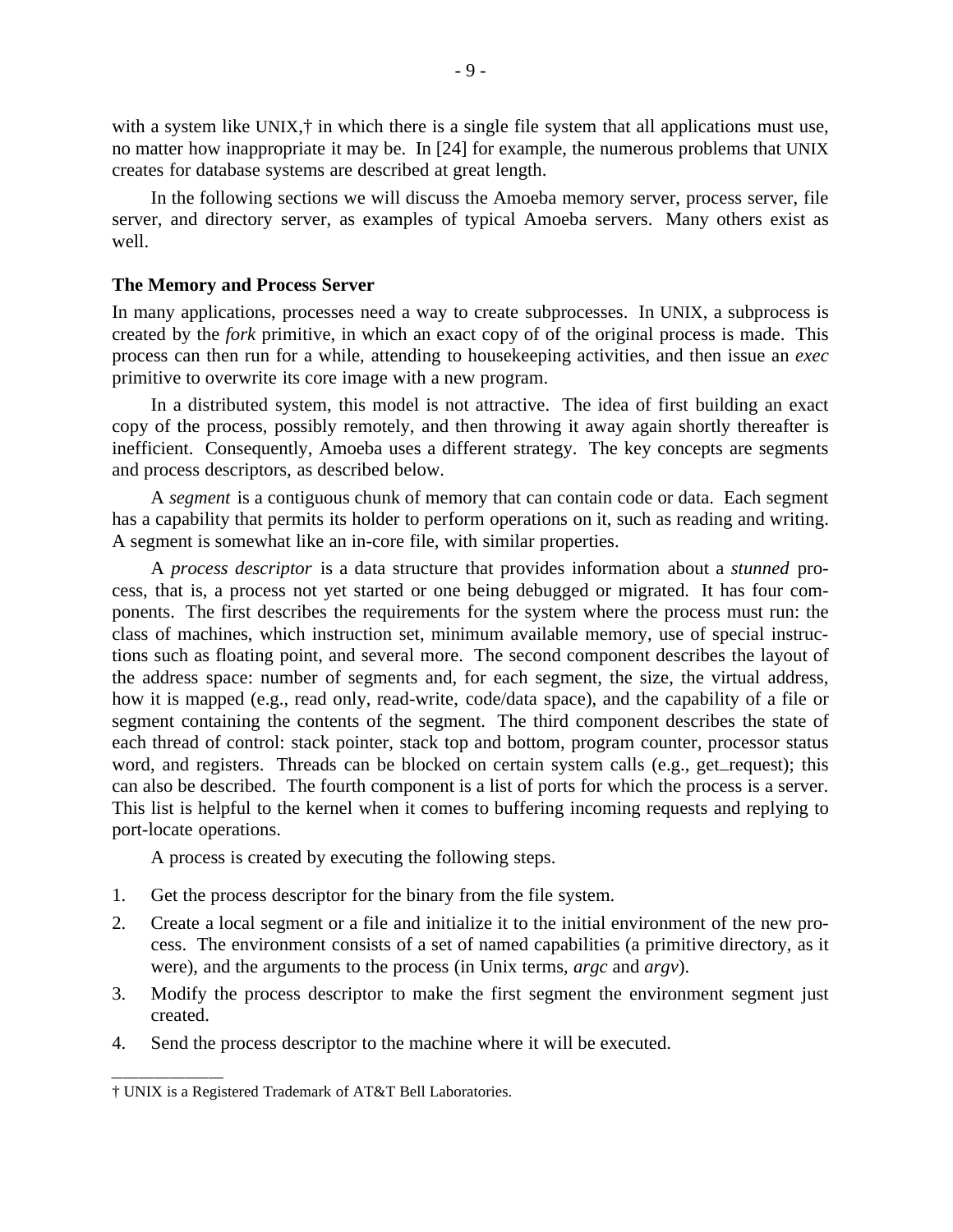When the processor descriptor arrives at the machine where the process will run, the memory server there extracts the capabilities for the remote segments from it, and fetches the code and data segments from wherever they reside by using the capabilities to peform READ operations in the usual way. In this manner, the physical locations of all the machines involved are irrelevant.

Once all the segments have been filled in, the process can be constructed and the process started. A capability for the process is returned to the initiator. This capability can be used to kill the process, or it can be passed to a debugger to stun (suspend) it, read and write its memory, and so on.

## **The File Server**

As far as the system is concerned, a file server is just another user process. Consequently, a variety of file servers have been written for Amoeba in the course of its existence. The first one, *FUSS* (*Free University Storage System*) [17] was designed as an experiment in managing concurrent access using optimistic concurrency control. The current one, the *bullet server* was designed for extremely high performance [29, 31, 32]. It is this one that we will describe below.

The decrease in the cost of disk and RAM memories over the past decade has allowed us to use a radically different design from that used in UNIX and most other operating systems. In particular, we have abandoned the idea of storing files as a collection of fixed size disk blocks. All files are stored contiguously, both on the disk and in the server's main memory. While this design wastes some disk space and memory due to fragmentation overhead, we feel that the enormous gain in performance (described below) more than offsets the small extra cost of having to buy, say, an 800 MB disk instead of a 500 MB disk in order to store 500 MB worth of files.

The bullet server is an immutable file store, with as principal operations *read*-*file* and *create*-*file*. (For garbage collection purposes there is also a *delete*-*file* operation.) When a process issues a *read*-*file* request, the bullet server can transfer the entire file to the client in a single RPC, unless it is larger than the maximum size (30,000 bytes), in which case multiple RPCs are needed. The client can then edit or otherwise modify the file locally. When it is finished, the client issues a *create*-*file* RPC to make a new version. The old version remains intact until explicitly deleted or garbage collected. Note that different versions of a file have different capabilities, so they can co-exist, making it straightforward to implement source code control systems.

The files are stored contiguously on disk, and are cached in the file server's memory (currently 12 Mbytes). When a requested file is not available in this memory, it is loaded from disk in a single large DMA operation and stored contiguously in the cache. (Unlike conventional file systems, there are no ''blocks'' used anywhere in the file system.) In the *create*-*file* operation one can request the reply before the file is written to disk (for speed), or afterwards (to know that it has been successfully written).

When the bullet server is booted, the entire "i-node table" is read into memory in a single disk operation and kept there while the server is running. When a file operation is requested, the object number field in the capability is extracted, which is an index into this table. The entry thus located gives the disk address as well as the cache address of the contiguous file (if present). No disk access is needed to fetch the ''i-node'' and at most one disk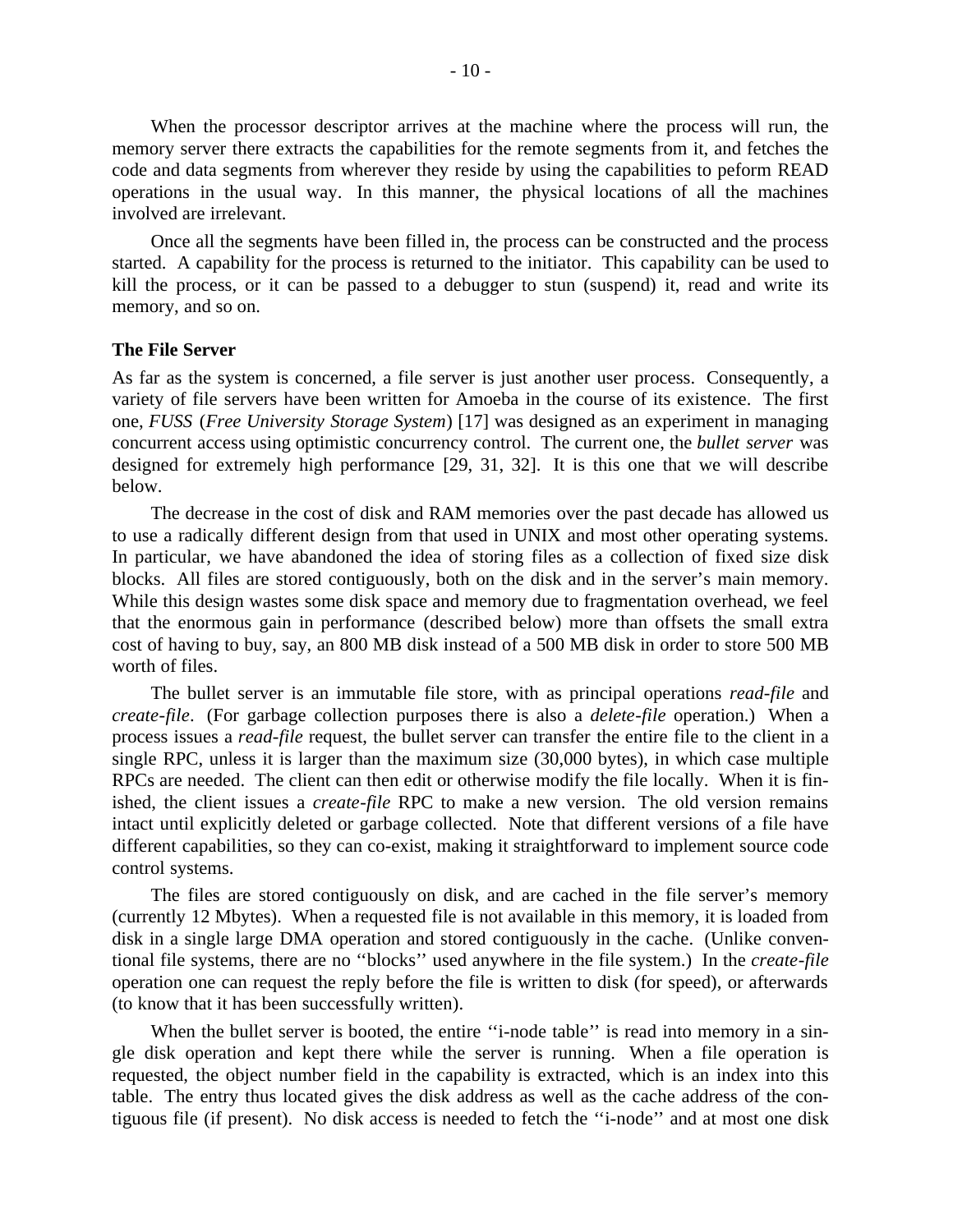access is needed to fetch the file itself, if it is not in the cache. The simplicity of this design trades off some space for high performance.

## **The Directory Server**

The bullet server does not provide any naming services. To access a file, a process must provide the relevant capability. Since working with 128-bit binary numbers is not convenient for people, we have designed and implemented a directory server to manage names and capabilities.

The directory server manages multiple directories, each of which is a normal object. Stripped down to its barest essentials, a directory maps ASCII strings onto capabilities. A process can present a string, such as a file name, to the directory server, and the directory server returns the capability for that file. Using this capability, the process can then access the file.

In UNIX terms, when a file is opened, the capability is retrieved from the directory server for use in subsequent read and write operations. After the capability has been fetched from the directory server, subsequent RPCs go directly to the server that manages the object. The directory server is no longer involved.

It is important to realize that the directory server simply provides a mapping function. The client provides a capability for a directory (in order to specify which directory to search) and a string, and the directory server looks up the string in the specified directory and returns the capability associated with the string. The directory server has no knowledge of the kind of object that the capability controls.

In particular, it can be a capability for another directory on the same or a different directory server, a file, a mailbox, a database, a process capability, a segment capability, a capability for a piece of hardware, or anything else. Furthermore, the capability may be for an object located on the same machine, a different machine on the local network, or a capability for an object in a foreign country. The nature and location of the object is completely arbitrary. Thus the objects in a directory need not all be on the same disk, for example, as is the case in many systems that support ''remote mount'' operations.

Since a directory may contain entries for other directories, it is possible to build up arbitrary directory structures, including trees and graphs. As an optimization, it is possible to give the directory server a complete path, and have it follow it as far as it can, returning a single capability at the end.

Actually, directories are slightly more general than just simple mappings. It is commonly the case that the owner of a file may want to have the right to perform all operations on it, but may want to permit others read-only access. The directory server supports this idea by structuring directories as a series of rows, one per object, as shown in Fig. 3

The first column gives the string (e.g., the file name). The second column gives the capability that goes with that string. The remaining columns each apply to one user class. For example, one could set up a directory with different access rights for the owner, the owner's group, and others, as in UNIX, but other combinations are also possible.

The capability for a directory specifies the columns to which the holder has access as a bit map in part of the rights field (e.g., 3 bits). Thus in the above example, the bits 001 might specify access to only the *Other* column. Earlier we discussed how the rights bits are protected from tampering by use of the check field.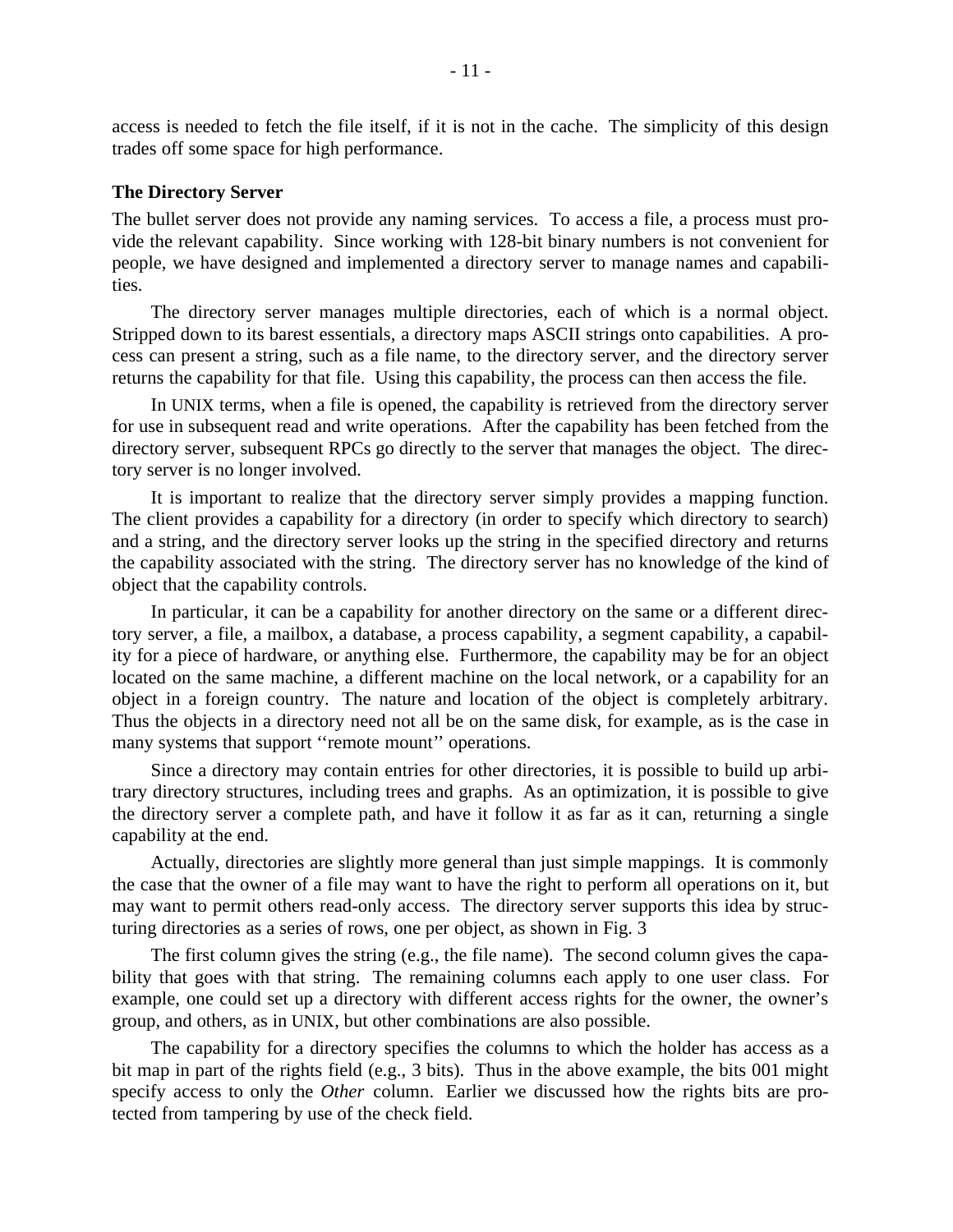| Object name | Capability | Owner | Group | Other |
|-------------|------------|-------|-------|-------|
| $\bullet$   | capl       | 11111 | 11000 | 10000 |
| games_dir   | cap2       | 11111 | 10000 | 10000 |
| paper.t     | cap3       | 11111 | 00000 | 00000 |
| prog.c      | cap4       |       | 11100 | 10000 |

**Fig. 3.** A directory with three user classes, four entries, and five rights.

To see how how multiple columns are used, consider a typical access. The client provides a capability for a directory (implying a column) and a string. The string is looked up in the directory to find the proper row. Next, the column is checked against the (singleton) bit map in the rights field, to see which column should be used. Remember that the cryptographic scheme described in Sec. 2.2 prevents users from modifying the bit map, hence accessing a forbidden column.

Then the entry in the selected row and column is extracted. Conceptually this is just a capability, with the proper rights bits turned on. However, to avoid having to store many capabilities, few of which are ever used, an optimization is made, and the entry is just a bit map, *b*. The directory server can then ask the server that manages the object to return a new capability with only those rights in *b*. This new capability is returned to the user and also cached for future use, to reduce calls to the server.

The directory server supports a number of operations on directory objects. These including looking up capabilities, adding new rows to a directory, removing rows from directories, listing directories, inquiring about the status of directories and objects, and deleting directories. There is also provision for performing multiple operations in a single atomic action, to provide for fault tolerance.

Furthermore, there is also support for handling replicated objects. The capability field in Fig. 3 can actually hold a set of capabilities for multiple copies of each object. Thus when a process looks up an object, it can retrieve the entire set of capabilities for all the copies. If one of the objects is unavailable, the other ones can be tried. The technique is similar to the one Eden used [20]. In addition, when a new object is installed in a directory, an option is available to have the directory server itself request copies to be made, and then store all the capabilities, thus freeing the user from this administration.

In addition to supporting replication of user objects, the directory server is itself duplicated. Among other properties, it is possible to install new versions of it by killing off one instance of it, installing a new version as the replacement, killing off the other (original) instance, and installing a second replacement also running the new code. In this way bugs can be repaired without interrupting service.

## **WIDE-AREA AMOEBA**

Amoeba was designed with the idea that a collection of machines on a LAN would be able to communicate over a wide-area network with a similar collection of remote machines. The key problem here is that wide-area networks are slow and unreliable, and furthermore use protocols such as X.25, TCP/IP, and OSI, in any event, not RPC. The primary goal of the wide-area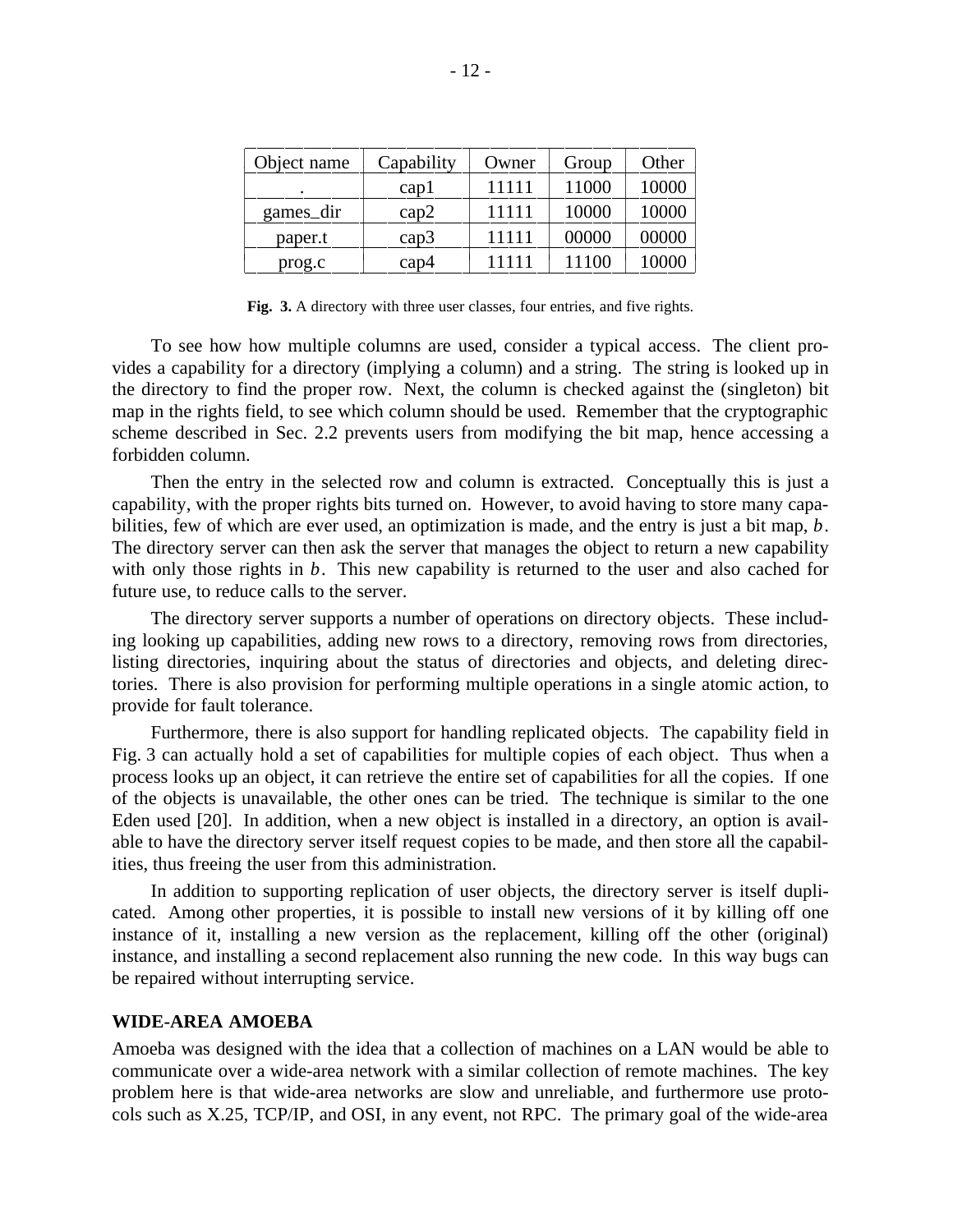networking in Amoeba has been to achieve transparency without sacrificing performance [30]. In particular, it is undesirable that the fast local RPC be slowed down due to the existence of wide-area communication. We believe this goal has been achieved.

The Amoeba world is divided up into *domains*, each domain being an interconnected collection of local area networks. The key aspect of a domain (e.g., a campus), is that broadcasts done from any machine in the domain are received by all other machines in the domain, but not by machines outside the domain.

The importance of broadcasting has to do with how ports are located in Amoeba. When a process does an RPC with a port not previously used, the kernel broadcasts a *locate* message. The server responds to this broadcast with its address, which is then used and also cached for future RPCs.

This strategy is undesirable with a wide-area network. Although broadcast can be simulated using a minimum spanning tree [7] it is expensive and inefficient. Furthermore, not every service should be available worldwide. For example, a laser printer server in the physics building at a university in California may not be of much use to clients in New York.

Both of these problems are dealt with by introducing the concept of *publishing*. When a service wishes to be known and accessible outside its own domain, it contacts the *Service for Wide-Area Networks* (SWAN) and asks that its port be published in some set of domains. The SWAN publishes the port by doing RPCs with SWAN processes in each of those domains.

When a port is published in a domain, a new process called a *server agent* is created in that domain. The process typically runs on the gateway machine, and does a *getrequest* using the remote server's port. It is quiescent until its server is needed, at which time it comes to life and performs an RPC with the server.

Now let us consider what happens when a process tries to locate a remote server whose port has been published. The process' kernel broadcasts a *locate*, which is received by the server agent. The server agent then builds a message and hands it to a *link* process on the gateway machine. The link process forwards it over the wide-area network to the server's domain, where it arrives at the gateway, causing a *client agent* process to be created. This client agent then makes a normal RPC to the server. The set of processes involved here is shown in Fig. 4



**Fig. 4.** Wide-area communication in Amoeba involves six processes.

The beauty of this scheme is that it is completely transparent. Neither user processes nor the kernel know which processes are local and which are remote. The communication between the client and the server agent is completely local, using the normal RPC. Similarly, the communication between the client agent and the server is also completely normal. Neither the client nor the server knows that it is talking to a distant process.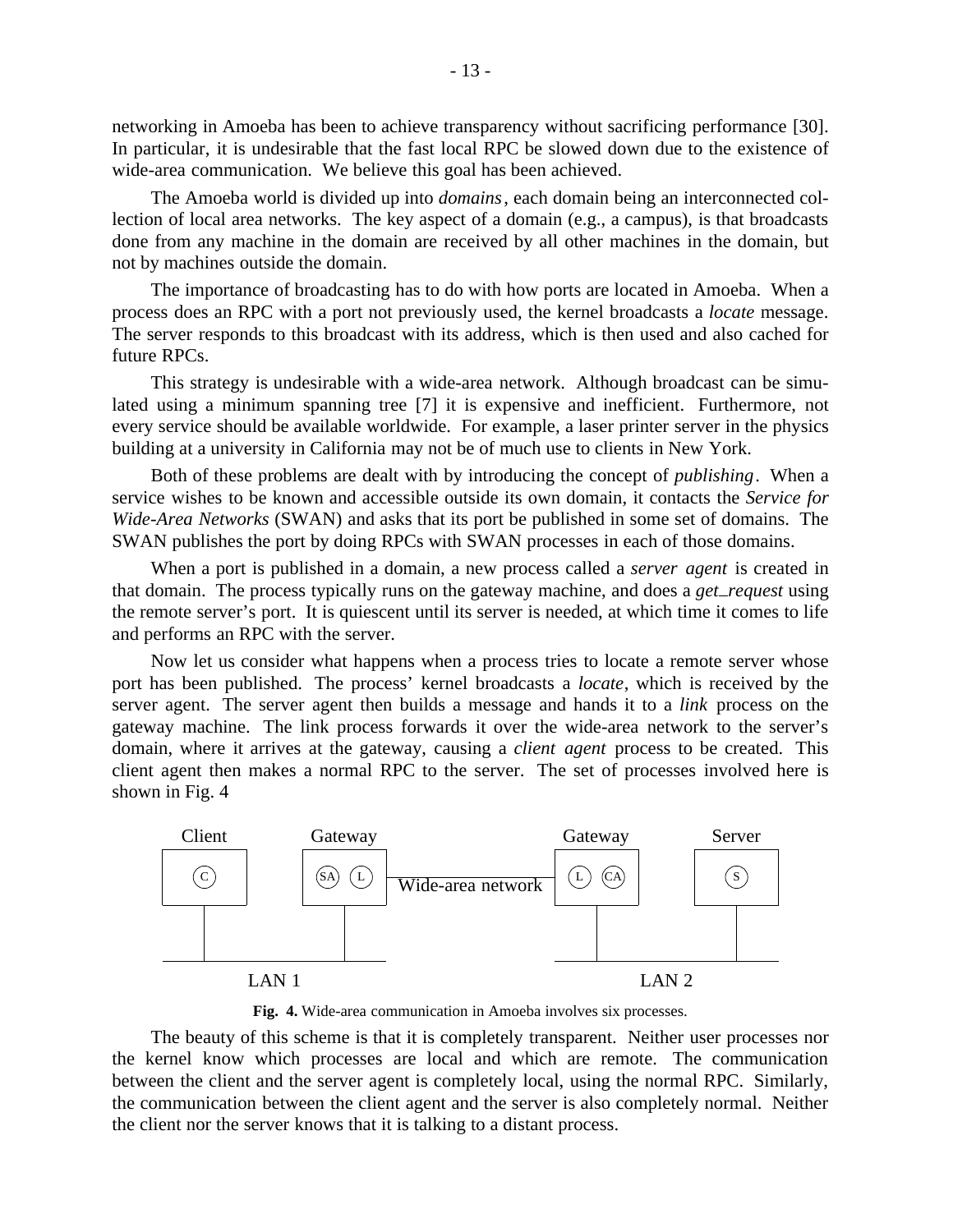Of course, the two agents are well aware of what is going on, but they are automatically generated as needed, and are not visible to users. The link processes are the only ones that know about the details of the wide-area network. They talk to the agents using RPC, but to each other using whatever protocol the wide-area network requires. The point of splitting off the agents from the link processes is to completely isolate the technical details of the wide-area network in one kind of process, and to make it easier to have multiway gateways, which would have one type of link process for each wide-area network type to which the gateway is attached.

It is important to note that this design causes no performance degradation whatsoever for local communication. An RPC between a client and a server on the same LAN proceeds at full speed, with no relaying of any kind. Clearly there is some performance loss when a client is talking to a server located on a distant network, but the limiting factor is normally the bandwidth of the wide-area network, so the extra overhead of having messages being relayed several times is negligible.

Another useful aspect of this design is its management. To start with, services can only be published with the help of the SWAN server, which can check to see if the system administration wants the port be to published. Another important control is the ability to prevent certain processes (e.g., those owned by students) from accessing wide-area services, since all such traffic must pass through the gateways, and various checks can be made there. Finally, the gateways can do accounting, statistics gathering, and monitoring of the wide-area network.

## **APPLICATIONS**

Amoeba has been used to program a variety of applications. In this section we will describe several of them, including UNIX emulation, parallel make, traveling salesman, and alpha-beta search.

#### **UNIX Emulation**

One of the goals of Amoeba was to make it useful as a program development environment. For such an environment, one needs editors, compilers, and numerous other standard software. It was decided that the easiest way to obtain this software was to emulate UNIX and then to run UNIX and MINIX [25] compilers and other utilities on top of it.

Using a special set of library procedures that do RPCs with the Amoeba servers, it has been possible to construct an emulation of the UNIX system call interface — which was dubbed *Ajax* — that is good enough that about 100 of the most common utility programs have been ported to Amoeba. The Amoeba user can now use most of the standard editors, compilers, file utilities and other programs in a way that looks very much like UNIX, although in fact it is really Amoeba. A *session server* has been provided to handle state information and do *fork* and *exec* in a UNIX-like way.

## **Parallel Make**

As shown in Figure 1, the hardware on which Amoeba runs contains a processor pool with several dozen 68020 and 68030 processors. One obvious application for these processors in a UNIX environment is a parallel version of *make* [10]. The idea here is that when *make*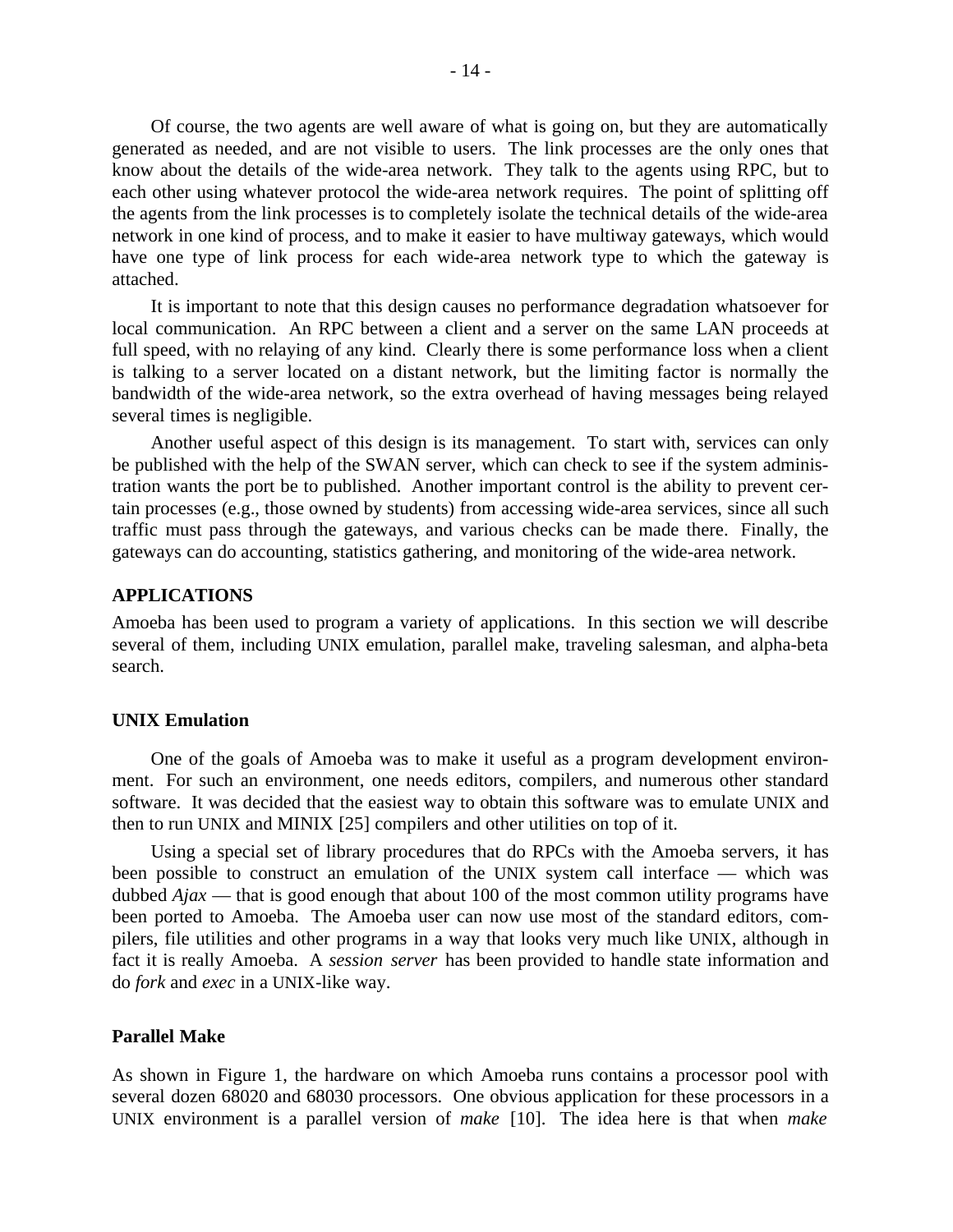discovers that multiple compilations are needed, they are run in parallel on different processors.

Although this idea sounds simple, there are several potential problems. For one, to make a single target file, a sequence of several commands may have to be executed, and some of these may use files created by earlier ones. The solution chosen is to let each command execute in parallel, but block when it needs a file being made but not yet fully generated.

Other problems relate to technical limitations of the *make* program. For example, since it expects commands to be run sequentially, rather than in parallel, it does not keep track of how many processes it has forked off, which may exceed various system limits.

Finally, there are programs, such as *yacc* [11] that write their output on fixed name files, such as *y.tab.c*. When multiple *yacc*s are running in the same directory, they all write to the same file, thus producing gibberish. All of these problems have been dealt with by one means or another, as described in [2].

The parallel compilations are directed by a new version of *make*, called *amake*. *Amake* does not use traditional *makefiles*. Instead, the user tells it which source files are needed, but not their dependencies. The compilers have been modified to keep track of the observed dependencies (e.g., which files they in fact included). After a compilation, this information goes into a kind of mini-database that replaces the traditional *makefile*. It also keeps track of which flags were used, which version of the compiler was used, and other information. Not having to even think about *makefiles*, not even automatically generated ones, has been popular with the users. The overhead due to managing the data base is negligible, but the speedup due to parallelization depends strongly on the input. When making a program consisting of many medium-sized files, considerable speedup can be achieved. However, when a program has one large source file and many small ones, the total time can never be smaller than the compilation time of the large one.

#### **The Traveling Salesman Problem**

In addition to various experiments with the UNIX software, we have also tried programming some applications in parallel. Typical applications are the traveling salesman problem [13] and alpha-beta search [14] We briefly describe these below. More details can be found in [3].

In the traveling salesman problem, the computer is given a starting location and a list of cities to be visited. The idea is to find the shortest path that visits each city exactly once, and then return to the starting place. Using Amoeba we have programmed this application in parallel by having one pool processor act as coordinator, and the rest as slaves.

Suppose, for example, that the starting place is London, and the cities to be visited include New York, Sydney, Nairobi, and Tokyo. The coordinator might tell the first slave to investigate all paths starting with London-New York, the second slave to investigate all paths starting with London-Sydney, the third slave to investigate all paths starting with London-Nairobi, and so on. All of these searches go on in parallel. When a slave is finished, it reports back to the coordinator and gets a new assignment.

The algorithm can be applied recursively. For example, the first slave could allocate a processor to investigate paths starting with London-New York-Sydney, another processor to investigate London-New York-Nairobi, and so forth. At some point, of course, a cutoff is needed at which a slave actually does the calculation itself and does not try to farm it out to other processors.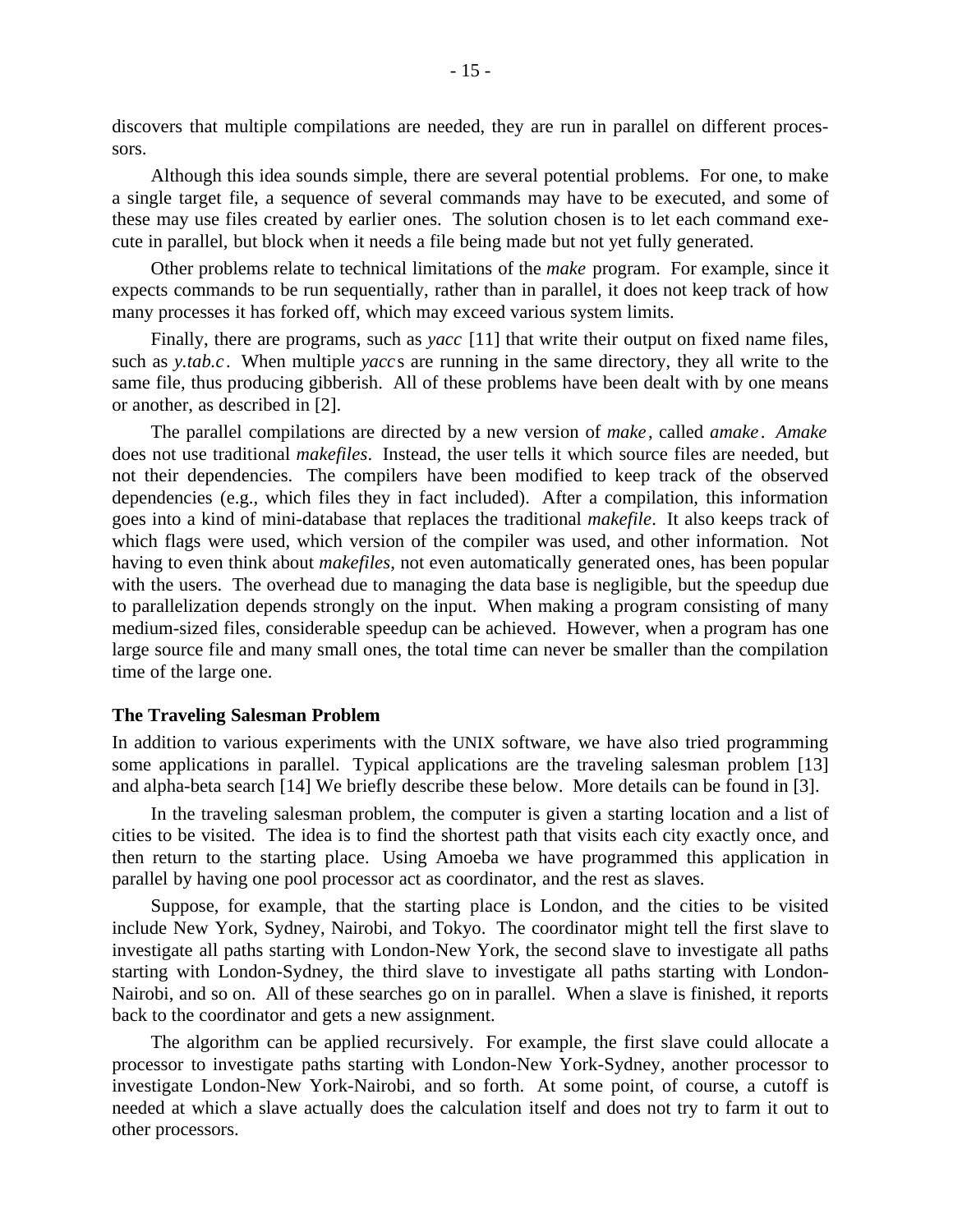The performance of the algorithm can be greatly improved by keeping track of the best total path found so far. A good initial path can be found by using the ''closest city next'' heuristic. Whenever a slave is started up, it is given the length of the best total path so far. If it ever finds itself working on a partial path that is longer than the best-known total path, it immediately stops what it is doing, reports back failure, and asks for more work. Initial experiments have shown that 75 percent of the theoretical maximum speedup can be achieved using this algorithm. The rest is lost to communication overhead.

## **Alpha-Beta Search**

Another application that we have programmed in parallel using Amoeba is game playing using the alpha-beta heuristic for pruning the search tree. The general idea is the same as for the traveling salesman. When a processor is given a board to evaluate, it generates all the legal moves possible starting at that board, and hands them off to others to evaluate in parallel.

The alpha-beta heuristic is commonly used in two-person, zero-sum games to prune the search tree. A window of values is established, and positions that fall outside this window are not examined because better moves are known to exist. In contrast to the traveling salesman problem, in which much of the tree has to be searched, alpha-beta allows a much greater pruning if the positions are evaluated in a well chosen order.

For example, on a single machine, we might have three legal moves *A*, *B*, and *C* at some point. As a result of evaluating *A* we might discover that looking at its siblings in the tree, *B* and *C* was pointless. In a parallel implementation, we would do all at once, and ultimately waste the computing power devoted to *B* and *C*. The result is that much parallel searching is wasted, and the net result is not that much better than a sequential algorithm on a single processor. Our experiments running Othello (Reversi) on Amoeba have shown that we were unable to utilize more than 40 percent of the total processor capacity available, compared to 75 percent for the traveling salesman problem.

#### **PERFORMANCE**

Amoeba was designed to be fast. Measurements show that this goal has been achieved. In this section, we will present the results of some timing experiments we have done. These measurements were performed on Sun 3/60s (20 MHz 68020s) using a 10 Mbps Ethernet. We measured the performance for three different configurations:

- 1. Two user processes running on Amoeba.
- 2. Two user processes running on Sun OS 4.0.3 but using the Amoeba primitives.
- 3. Two user processes running on Sun OS 4.0.3 and using Sun RPC.

The latter two were for comparison purposes only. We ran tests for the local case (both processes on the same machine) and for the remote case (each process on a separate machine, with communication over the Ethernet). In all cases communication was from process to process, all of which were running in user mode outside the kernel. The measurments represent the average values of 100,000 trials and are highly reproducible.

For each configuration (pure Amoeba, Amoeba primitives on UNIX, Sun RPC on UNIX), we tried to run three test cases: a 4-byte message (1 integer), an 8 Kbyte message, and a 30 Kbyte message. The 4-byte message test is typical for short control messages, the 8- Kbyte message is typical for reading a medium-sized file from a remote file, and the 30-Kbyte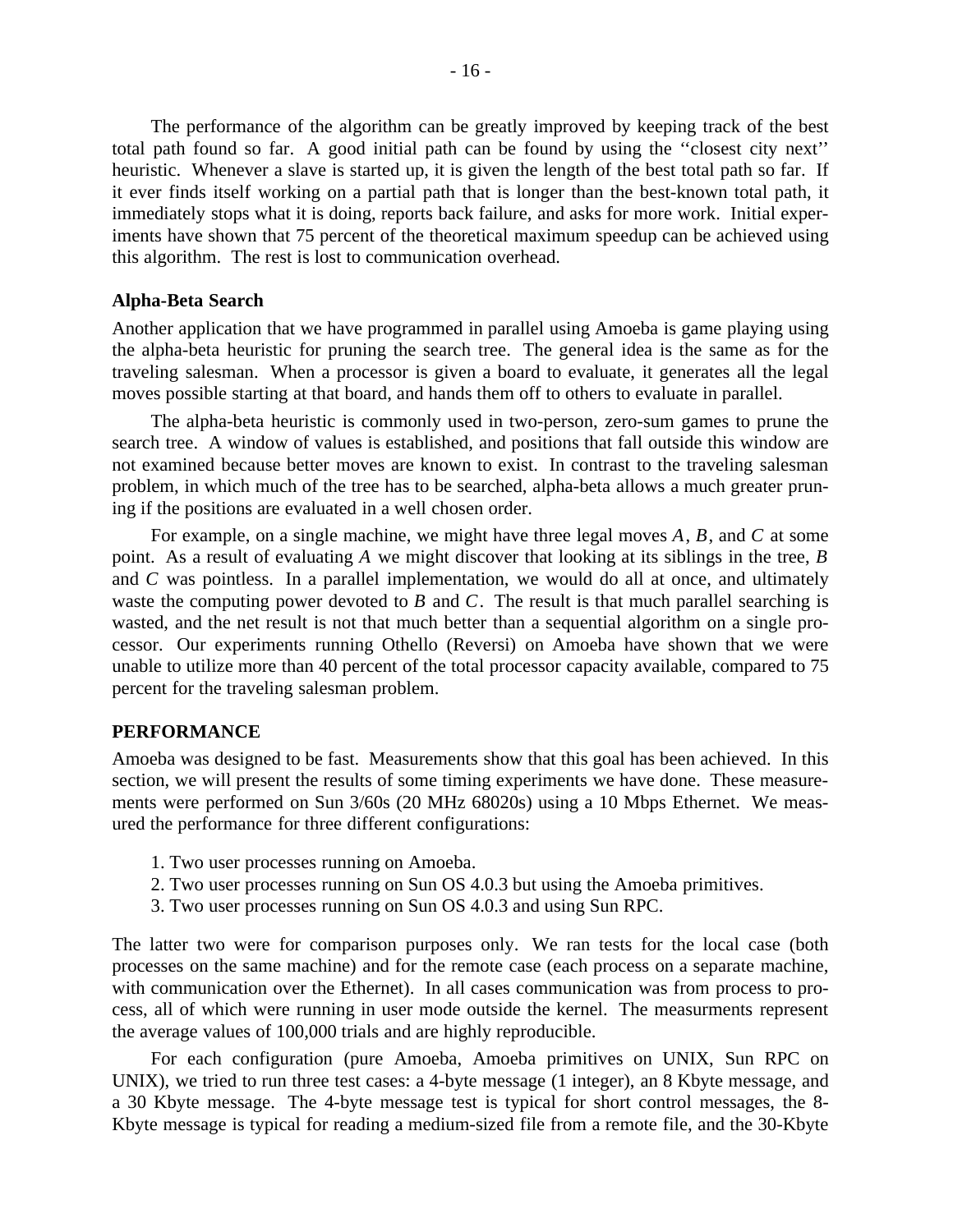test is the maximum the current implementation of Amoeba can handle. Thus, in total we should have 9 cases (3 configurations and 3 sizes). However, the standard Sun RPC is limited to 8K, so we have measurements for only eight of them. It should also be noted that the standard Amoeba header has room for 8 bytes of data, so in the test for 4 bytes, a only a header was sent and no data buffer. On the other hand, on the Sun, a special optimization is available for the local case, which we used.

In Fig. 5 we give the delay and the bandwidth of these eight cases, both for local processes (two distinct processes on the same machine) and remote processes (processes on different machines). The delay is the time as seen from the client, running as a user process, between the calling of and returning from the RPC primitive. The bandwidth is the number of data bytes per second that the client receives from the server, excluding headers. The measurements were done for both local RPCs, where the client and server processes were running on the same processor, and for remote RPCs over the Ethernet.

|                    |           | Delay (msec) |           |  | Bandwidth (Kbytes/sec) |        |           |
|--------------------|-----------|--------------|-----------|--|------------------------|--------|-----------|
|                    | case 1    | case 2       | case 3    |  | case 1                 | case 2 | case 3    |
|                    | (4 bytes) | (8 Kb)       | $(30$ Kb) |  | (4 bytes)              | (8 Kb) | $(30$ Kb) |
| pure Amoeba local  | 0.5       | 2.0          | 5.6       |  | 7.4                    | 4000   | 5232      |
| pure Amoeba remote | 1.1       | 11.1         | 37.4      |  | 3.5                    | 721    | 783       |
| UNIX driver local  | 4.2       | 7.7          | 17.0      |  | 0.9                    | 1039   | 1723      |
| UNIX driver remote | 5.1       | 26.7         | 88.6      |  | 0.8                    | 300    | 331       |
| Sun RPC local      | 5.7       | 12.8         | imposs.   |  | 0.7                    | 625    | imposs.   |
| Sun RPC remote     | 6.7       | 24.6         | imposs.   |  | 0.6                    | 325    | imposs.   |
|                    |           | (a)          |           |  |                        | (b)    |           |

**Fig. 5.** RPC between user processes in three common cases for three different systems. Local RPCs are RPCs where the client and server are running on the same processor. (a) Delay in msec. (b) Bandwidth in Kbytes/sec. The UNIX driver implements Amoeba RPCs and Amoeba protocol under Sun UNIX.

The interesting comparisons in these tables are the comparisons of pure Amoeba RPC and pure Sun OS RPC both for short communications, where delay is critical, and long ones, where bandwidth is the issue. A 4-byte Amoeba RPC takes 1.1 msec, vs. 6.7 msec for Sun RPC. Similarly, for 8 Kbyte RPCs, the Amoeba bandwidth is 721 Kbytes/sec, vs. only 325 Kbytes for the Sun RPC. The conclusion is that Amoeba's delay is 6 times better and its throughput is twice as good.

While the Sun is obviously not the only system of interest, its widespread use makes it a convenient benchmark. We have looked in the literature for performance figures from other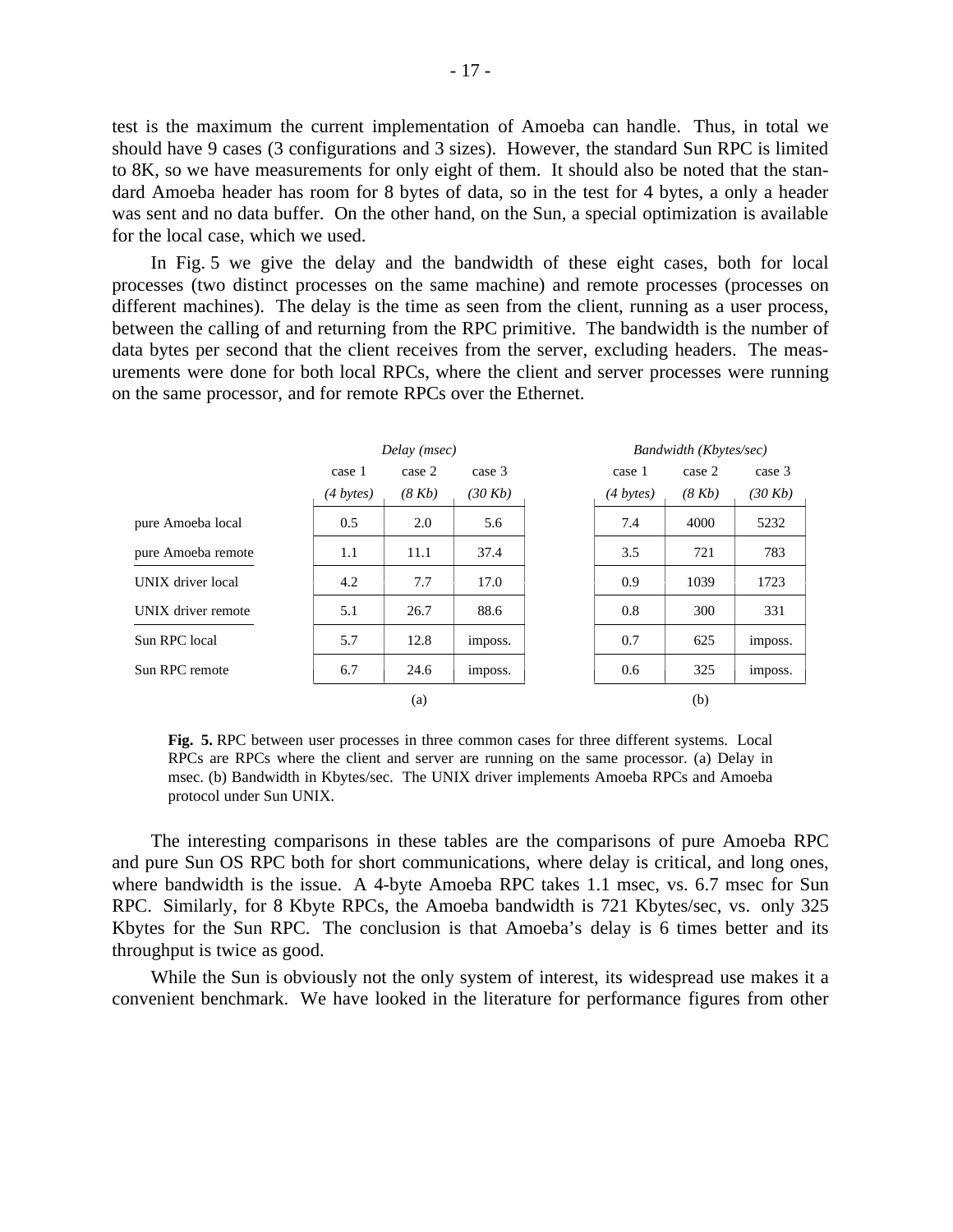|        |                   |                      |                           |                              | $\alpha$ by secting and they shown the name is $\alpha$ having y and maximum unbagneted in Fig. 6. |
|--------|-------------------|----------------------|---------------------------|------------------------------|----------------------------------------------------------------------------------------------------|
| System | Hardware          | Null RPC<br>in msec. | Throughput<br>in kbytes/s | Estimated<br><b>CPU MIPS</b> | <b>Implementation Notes</b>                                                                        |
| Amoeba | $Sun\frac{3}{60}$ |                      | 783                       | 3.0                          | Measured user-to-user                                                                              |
| Cedar  | Dorado            |                      | 250                       | 4.0                          | Custom microcode                                                                                   |

*x*-Kernel | Sun 3/75 | 1.7 | 860 | 2.0 | Measured kernel-to-kernel V  $\vert$  Sun 3/75 2.5 546 2.0 Measured user-to-user Topaz Firefly 2.7 587 5.0 Consists of 5 VAX CPUs Sprite | Sun 3/75 | 2.8 | 720 | 2.0 | Measured kernel-to-kernel

Mach Sun 3/60 11.0 ? 3.0 Throughput not reported

distributed systems and have shown the null-RPC latency and maximum throughput in Fig. 6.

**Fig. 6.** Latency and throughput for some systems reported in the literature.

Mach

Sun 3/60 Sun 3/75 Firefly Sun 3/75 Sun 3/75

Topaz  $\overline{\mathbf{V}}$  $x$ -Kernel Cedar Amoeba

The RPC numbers for the other systems listed in Fig. 6. are taken from the following publications: Cedar [5], *x*-Kernel [19], Sprite [18], V [6], Topaz [22], and Mach [19].

The numbers shown here cannot be compared without knowing about the systems from which they were taken, as the speed of the hardware on which the tests were made varies by about a factor of 3. On all distributed systems of this type running on fast LANs, the protocols are largely CPU bound. Running the system on a faster CPU (but the same network) definitely improves performance, although not linearly with CPU MIPS because at some point the network saturates (although none of the systems quoted here even come close to saturating it). As an example, in an earlier paper [32] we reported a null RPC time of 1.4 msec, but this was for Sun 3/50s. The current figure of 1.1 msec is for the faster Sun 3/60s.

In Fig. 6 we have not corrected for machine speed, but we have at least made a rough estimate of the raw total computing power of each system, given in the fifth column of the table in MIPS (Millions of Instructions Per Second). While we realize that this is only a crude measure at best, we see no other way to compensate for the fact that a system running on a 4 MIPS machine (Dorado) or on a 5 CPU multiprocessor (Firefly) has a significant advantage over slower workstations. As an aside, the Sun 3/60 is indeed faster than the Sun 3/75; this is not a misprint.

Cedar's RPC is about the same as Amoeba's although it was implemented on hardware that is 33 percent faster. Its throughput is only 30% of Amoeba's, but this is partly due to the fact that it used an early version of the Ethernet running at 3 megabits/sec. Still, it does not even manage to use the full 3 megabits/sec.

The *x*-Kernel has a 10% better throughput than Amoeba, but the published measurements are kernel-to-kernel, whereas Amoeba was measured from user process to user process. If the extra overhead of context switches from kernel to user and copying from kernel buffers to user buffers are considered, to make them comparable to the Amoeba numbers, the *x*-kernel peformance figures would be reduced to 2.3 msec for the null RPC with a throughput of 748 kbytes/sec when mapping incoming data from kernel to user and 575 kbytes/sec when copying it (L. Peterson, private communication).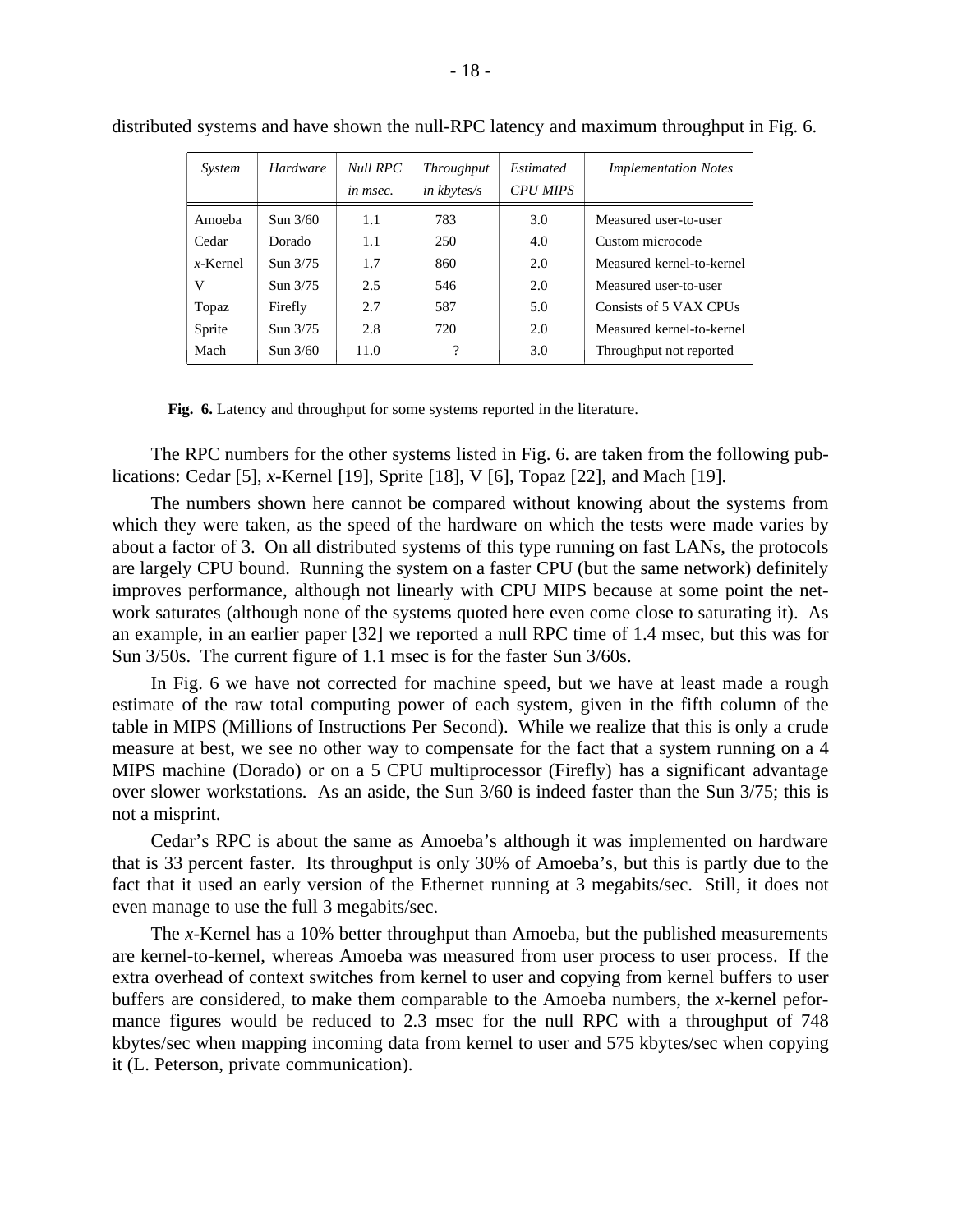Similiarly, the published Sprite figures are also kernel-to-kernel. Sprite does not support RPC at the user level, but a close equivalent is the time to send a null message from one user process to another and get a reply, which is 4.3 msec. The user-to-user bandwidth is 170 kbytes/sec [34].

V uses a clever technique to improve the performance for short RPCs: the entire message is put in the CPU registers by the user process and taken out by the kernel for transmission. Since the 68020 processor has eight 4-byte data registers, up to 32 bytes can transferred this way.

Topaz RPC was obtained on Fireflies, which are VAX-based multiprocessors. The performance obtained in Fig. 6 can only be obtained using several CPUs at each end. When only a single CPU is used at each end, the null RPC time increases to 4.8 msec and the throughput drops to 313 kbytes/sec.

The null RPC time for Mach was obtained from a paper published in May 1990 [19] and applies to Mach 2.5, in which the networking code is in the kernel. The Mach RPC performance is worse than any of the other systems by more than a factor of 3 and is ten times slower than Amoeba. A more recent measurement on an improved version of Mach gives an RPC time of 9.6 msec and a throughput of 250K bytes/sec (R. Draves, private communication).

Like Amoeba itself, the bullet server was designed with fast performance as a major objective. Below we present some measurements of what has been achieved. The measurements were made between a Sun 3/60 client talking to a remote Sun 3/60 file server equipped with a SCSI disk. Figure 7 gives the performance of the bullet server for tests made with files of 1 Kbyte, 16 Kbytes, and 1 Mbyte. In the first column the delay and bandwidth for read operations is shown. Note that the test file will be completely in memory, and no disk access is necessary. In the second column a create and a delete operation together is measured. In this case, the file is written to disk. Note that both the create and the delete operations involve disk requests,

| Delay (msec) |                | Bandwidth (Kbytes/sec) |  |             |                   |
|--------------|----------------|------------------------|--|-------------|-------------------|
| File Size    | <b>READ</b>    | <b>CREATE+DEL</b>      |  | <b>READ</b> | <b>CREATE+DEL</b> |
| 1 Kbyte      | $\overline{2}$ | 50                     |  | 427         | 20                |
| 16 Kbyte     | 20             | 84                     |  | 788         | 191               |
| 1 Mbyte      | 1260           | 3210                   |  | 813         | 319               |
| (a)          |                |                        |  | (b)         |                   |

**Fig. 7.** Performance of the Bullet file server for read operations, and create and delete operations together. (a) Delay in msec. (b) Bandwidth in Kbytes/sec.

The careful reader may have noticed that a user process can pull 813 kbytes/sec from the bullet server (from Fig. 7), even though the user-to-user bandwidth is only 783 kbytes/sec (from Fig. 5). The reason for this apparent descrepancy is as follows. As far as the clients are concerned, the bullet server is just a black box. It accepts requests and gives replies. No user processes run on its machine. Under these circumstances, we decided to move the bullet server code into the kernel, since the users could not tell the difference anyway, and protection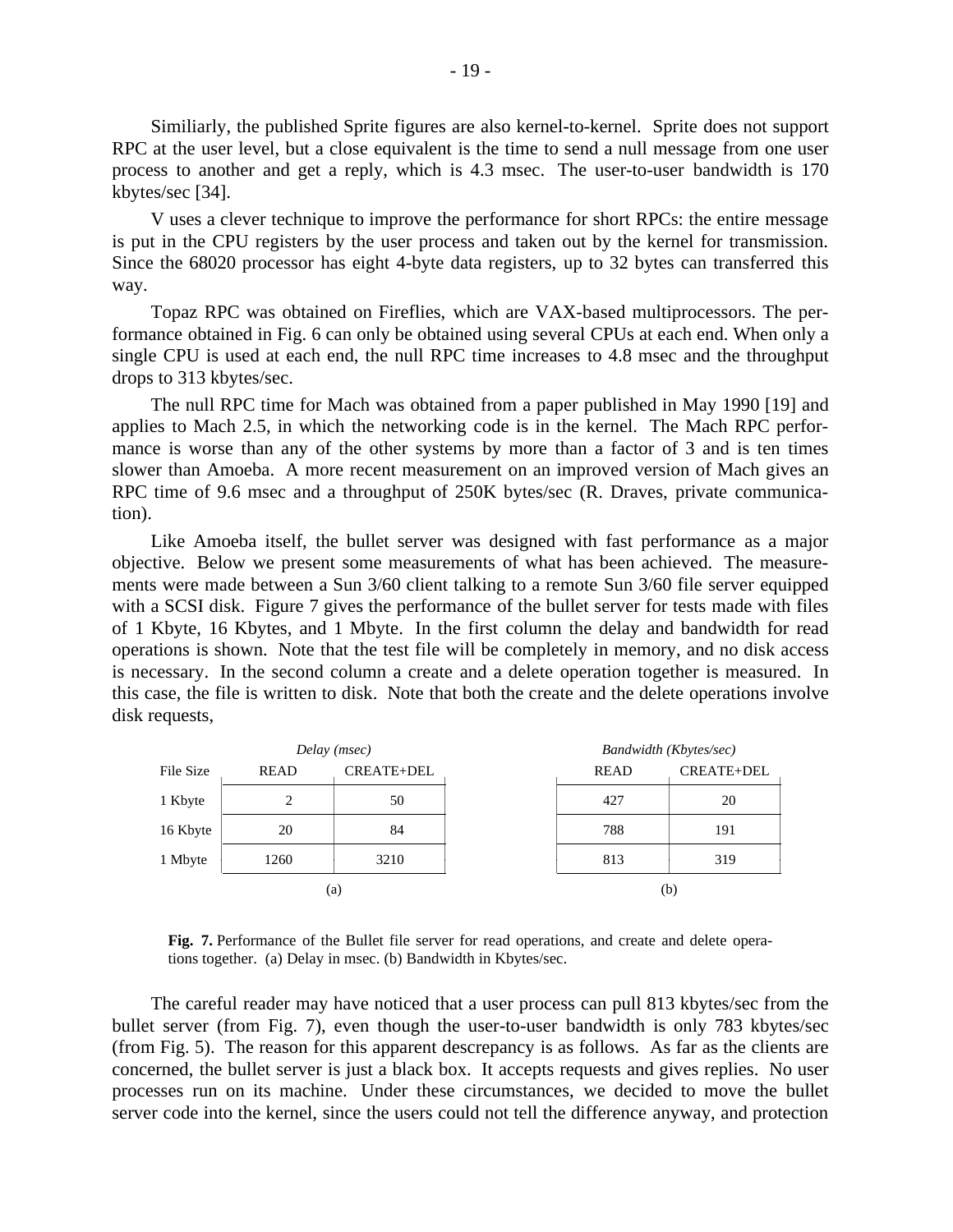is not an issue on a free-standing file server with only 1 process. Thus the 813 kbyte/sec figure is user-to-kernel for access to the file cache, whereas the 783 kbyte/sec one is user-to-user, from memory-to-memory without involving any files. The pure user-to-kernel bandwidth is certainly higher than 813 kbytes/sec, but some of it is lost to file server overhead.

To compare the Amoeba results with the Sun NFS file system, we have measured reading and creating files on a Sun 3/60 using a remote Sun 3/60 file server with a 16 Mbyte of memory running SunOS 4.0.3. The file server had the same type of disk as the bullet server, so the hardware configurations were, with the exception of extra memory for NFS, identical to those used to measure Amoeba. The measurements were made at night under a light load. To disable local caching on the Sun 3/60 we locked the file using the Sun UNIX *lockf* primitive while doing the read test. The timing of the read test consisted of repeated measurement of an *lseek* followed by a *read* system call. The write test consisted of consecutively executing *creat*, *write* and *close.* (The *creat* has the effect of deleting the previous version of the file.) The results are depicted in Fig. 8.

| Delay (msec) |             |               | Bandwidth (Kbytes/sec) |      |               |
|--------------|-------------|---------------|------------------------|------|---------------|
| File Size    | <b>READ</b> | <b>CREATE</b> |                        | READ | <b>CREATE</b> |
| 1 Kbyte      | 20          | 101           |                        | 50   | 10            |
| 16 Kbyte     | 47          | 186           |                        | 340  | 86            |
| 1 Mbyte      | 2030        | 13350         |                        | 504  | 77            |
| (a)          |             |               | (b)                    |      |               |

**Fig. 8.** Performance of the Sun NFS file server for read and create operations. (a) Delay in msec. (b) Bandwidth in Kbytes/sec.

Observe that reading and creating 1 Mbyte files results in lower bandwidths than for reading and creating 16 Kbyte files. The Bullet file server's performance for read operations is two to three times better than the Sun NFS file server. For create operations, the Bullet file server has a constant overhead for producing capabilities, which gives it a relatively better performance for large files.

## **EVALUATION**

In this section we will take a critical look at Amoeba and its evolution and point out some aspects that we consider successful and others that we consider less successful. In areas where Amoeba 4.0 was found wanting, we will make improvements in Amoeba 5.0, which is currently under development. These improvements are discussed below.

One area where little improvement is needed is portability. Amoeba started out on the 680x0 CPUs, and has been easily moved to the VAX, NS 32016 and Intel 80386. The Amoeba RPC protocol has also been implemented as part of MINIX [25] and as such is in widespread use around the world.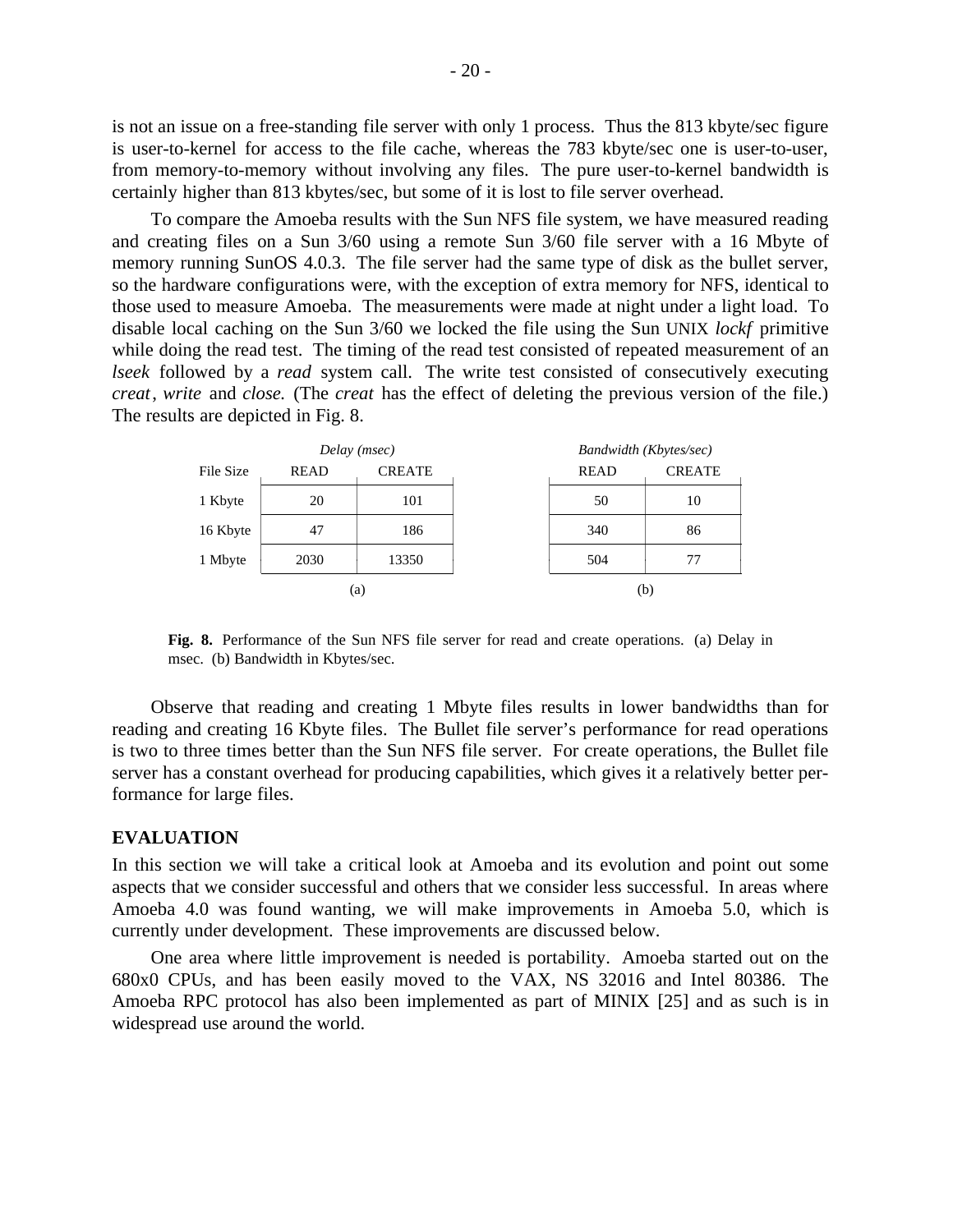## **Objects and Capabilities**

On the whole, the basic ideas of an object-based system has worked well. It has given us a framework which makes it easy to think about the system. When new objects or services are proposed, we have a clear model to deal with and specific questions to answer. In particular, for each new service, we must decide what objects will be supported and what operations will be permitted on these objects. This structuring technique has been valuable on many occasions.

The use of capabilities for naming and protecting objects has also been a success. By using cryptographically protected capabilities, we have a unique system-wide fixed length name for each object, yielding a high degree of transparency. Thus it is simple to implement a basic directory as a set of (ASCII string, capability) pairs. As a result, a directory may contain names for many kinds of objects, located all over the world and windows can be written on by any process holding the appropriate capability, no matter where it is. We feel this model is conceptually both simpler and more flexible than models using remote mounting and symbolic links such as Sun's NFS. Furthermore, it can be implemented just as efficiently.

We have no experience with capabilities on huge systems (thousands of simultaneous users). On one hand, with such a large system, some capabilities are bound to leak out, compromising security. On the other hand, capabilities provide a kind of firewall, since a compromised capability only affects the security of one object. Whether such fine-grained protection is better or worse in practice than more conventional schemes for huge systems is hard to say at this point.

We are also satisfied with the low-level user primitives. In effect there are only three principal system calls, *get\_request*, *put\_reply*, and *do\_operation*, each easy to understand. All communication is based on these primitives, which are much simpler than, for example, the socket interface in Berkeley UNIX, with its myriad of system calls, parameters, and options.

Amoeba 5.0 will use 256-bit capabilites, rather than the 128-bit capabilities of Amoeba 4.0. The larger Check field will be more secure against attack. Other security aspects will also be tightened, including the addition of secure, encrypted communication between client and server. Also, the larger capabilities will have room for a *location hint* which can be exploited by the SWAN servers for locating objects in the wide-area network. Third, all the fields of the new 256-bit capability will be aligned at 32-bit boundaries, which potentially may give better performance.

#### **Remote Procedure Call**

For the most part, RPC communication is satisfactory, but sometimes it gives problems [27]. In particular, RPC is inherently master-slave and point-to-point. Sometimes both of these issues lead to problems. In a UNIX pipeline, such as:

## pic file | eqn | tbl | troff >outfile

for example, there is no inherent master-slave relationship, and it is not at all obvious if data movement between the elements of the pipeline should be read driven or write driven.

In Amoeba 4.0, when an RPC transfers a long message it is actually sent as a sequence of packets, each of which is individually acknowledged at the driver level (stop-and-wait protocol). Although this scheme is simple, it slows the system down. In Amoeba 5.0 we will only acknowledge whole messages, which will allow us to achieve higher bandwidths than shown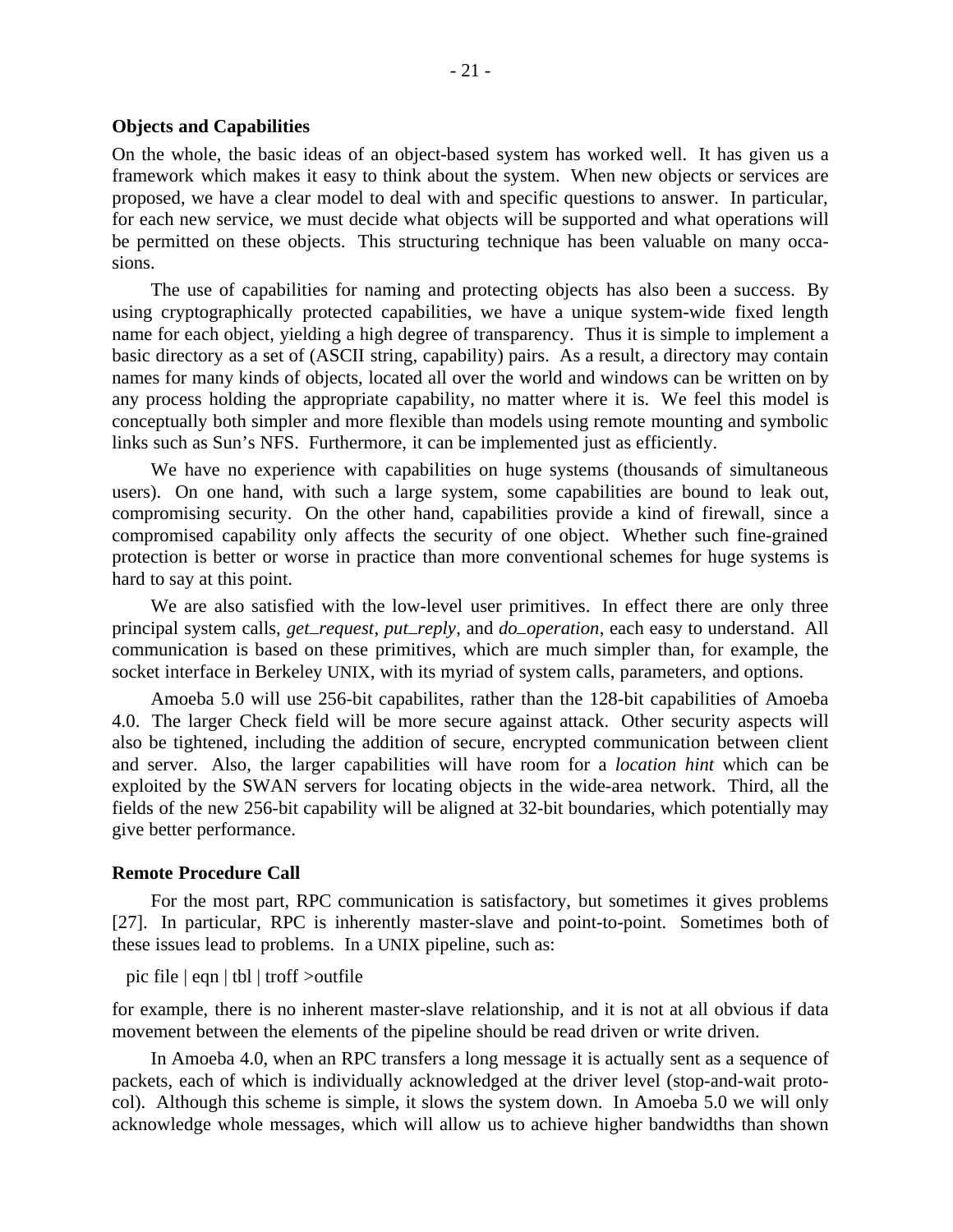in Fig. 6.

Because RPC is inherently point-to-point, problems arise in parallel applications like the traveling salesman problem. When a process discovers a path that is better than the best known current path, what it really wants to do is send a multicast message to a large number of processes to inform all of them immediately. At present this is impossible, and must either be simulated with multiple RPCs or finessed.

Amoeba 5.0 will fully support group communication using multicast. A message sent to a group will be delivered to all members, or at least an attempt will be made. A higher-level protocol has been devised to implement 100% reliable multicasting on unreliable networks at essentially the same price as RPC (two messages per reliable broadcast). This protocol is described in [12]. There are many applications (e.g., replicated data bases of various kinds) for which reliable broadcasting makes life much simpler. Amoeba 5.0 will use this replication facility to support fault tolerance.

Although not every LAN supports broadcasting and multicasting in hardware, when it is available (e.g., Ethernet), it can provide an enormous performance gain for many applications. For example, a simple way to update a replicated data base is to send a reliable multicast to all the machines holding copies of the data base. This idea is obvious and we should have realized it earlier and put it in from the start.

Although it has long since been corrected, in Amoeba 2.0 we made a truly dreadful decision to have asynchronous RPC. In that system the sender transmitted a message to the receiver and then continued executing. When the reply came in, the sender was interrupted. This scheme allowed considerable parallelism, but it was impossible to program correctly. Our advice to future designers is to avoid asynchronous messages like the plague.

## **Memory and Process Management**

Probably the worst mistake in the design of the Amoeba 4.0 process management mechanisms was the decision to have threads run to completion, that is, not be pre-emptable. The idea was that once a thread starting using some critical table, it would not be interrupted by another thread in the same process until it logically blocked. This scheme seemed simple to understand, and it was certainly easy to program.

Problems arose because programmers did not have a very good concept of when a process blocked. For example, to debug some code in a critical region, a programmer might add some print statements in the middle of the critical region code. These print statements might call library procedures that performed RPCs with a remote terminal server. While blocked waiting for the acknowledgement, a thread could be interrupted, and another thread could access the critical region, wreaking havoc. Thus the sanctity of the critical region could be destroyed by putting in print statements. Needless to say, this property was very confusing to naive programmers.

The run-to-completion semantics of thread scheduling in Amoeba 4.0 also prevents a multiprocessor implementation from exploiting parallelism and shared memory by allocating different threads in one process to different processors. Amoeba 5.0 threads will be able to run in parallel. No promises are made by the scheduler about allowing a thread to run until it blocks before another thread is scheduled. Threads sharing resources must explicitly synchronize using semaphores or mutexes.

Another problem concerns the lack of timeouts on the duration of remote operations.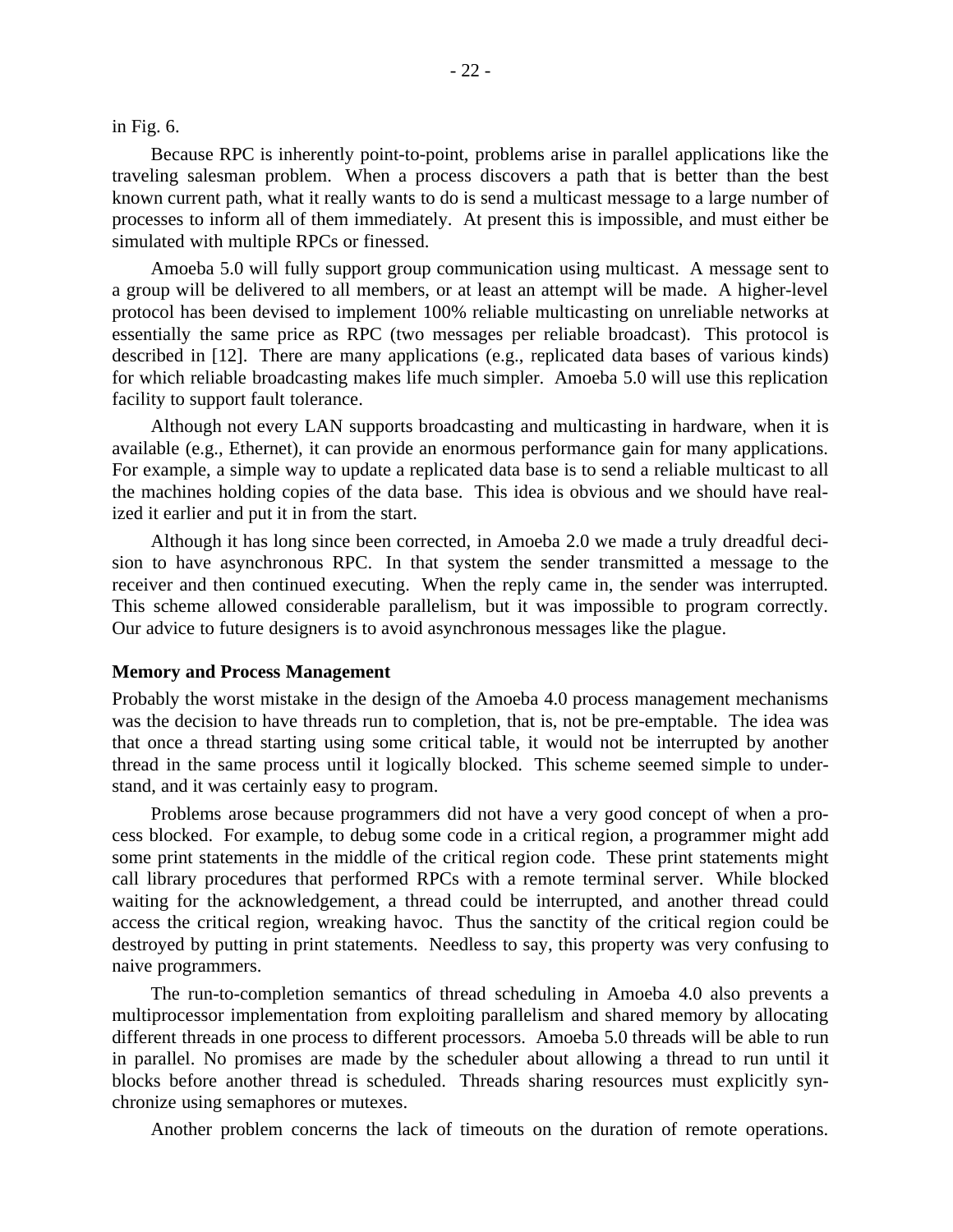When the memory server is starting up a process, it uses the capabilities in the process descriptor to download the code and data. It is perfectly legal for these capabilities to be for somebody's private file server, rather than for the bullet server. However, if this server is malicious and simply does not respond at all, a thread in the memory server will just hang forever. We probably should have included service timeouts, although doing so would introduce race conditions.

Finally, Amoeba does not support virtual memory. It has been our working assumption that memory is getting so cheap that the added complexity of virtual memory is not worth it. Most workstations have at least 4M RAM these days, and will have 32M within a couple of years. Simplicity of design and implementation and high speed have always been our goals, so we really have not decided yet whether to implement virtual memory in Amoeba 5.0.

In a similar vein, we do not support process migration at present, even though the mechanisms needed for supporting it already exist. Whether process migration for load balancing is an essential feature or just another frill is still under discussion.

#### **File System**

One area of the system which we think has been eminently successful is the design of the file server and directory server. We have separated out two distinct parts, the bullet server, which just handles storage, and the directory server, which handles naming and protection. The bullet server design allows it to be extremely fast, while the directory server design gives a flexible protection scheme and also supports file replication in a simple and easy to understand way. The key element here is the fact that files are immutable, so they can be replicated at will, and copies regenerated if necessary.

The entire replication process takes place in the background (lazy replication), and is entirely automatic, thus not bothering the user at all. We regard the file system as the most innovative part of the Amoeba 4.0 design, combining high performance with reliability, robustness, and ease of use.

An issue that we are becoming interested in is how one could handle databases in this environment. We envision an Amoeba-based database system that would have a very large memory for an essentially ''in-core'' database. Updates would be done in memory. The only function of the disk would be to make checkpoints periodically. In this way, the immutability of files would not pose any problems.

A problem that has not arisen yet, but might arise if Amoeba were scaled to thousands of users is caused by the splitting of the directory server and file server. Creating a file and then entering its capability into a directory are two separate operations. If the client should crash between them, the file exists but is inaccessible. Our current strategy is to have the directory server access each file it knows about once every *k* days, and have the bullet server automatically garbage collect all files not accessed by anyone in *n* days  $(n \gg k)$ . With our current setup and reliable hardware, this is not a problem, but in a huge, international Amoeba system it might become one.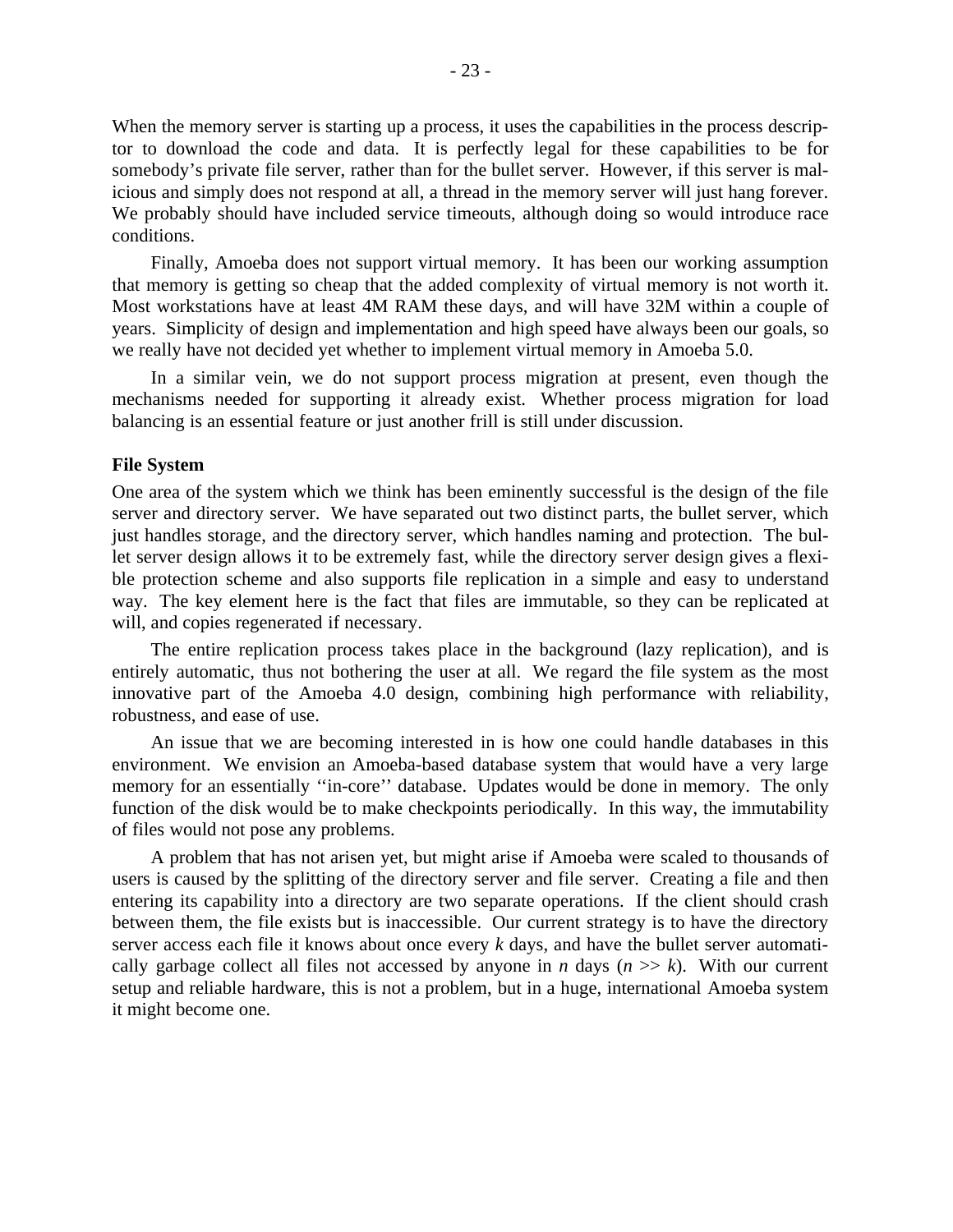## **Internetworking**

We are also happy with the way wide-area networking has been handled, using server agents, client agents, and the SWAN. In particular, the fact that the existence of wide-area networking does not affect the protocols or performance of local RPCs at all is crucial. Many other designs (e.g., TCP/IP, OSI) start out with the wide-area case, and then use this locally as well. This choice results in significantly lower performance on a LAN than the Amoeba design, and no better performance over wide-area networks.

One configuration that was not adequately dealt with in Amoeba 4.0 is a system consisting of a large number of local area networks interconnected by many bridges and gateways. Although Amoeba 4.0 works on these systems, its performance is poor, partly due to the way port location and message handling is done. In Amoeba 5.0, we have designed and implemented a completely new low-level protocol called the *Fast Local Internet Protocol* (FLIP), that will greatly improve the performance in complex internets. Among other features, entire messages will be acknowledged instead of individual packets, greatly reducing the number of interrupts that must be processed. Port location is also done more efficiently, and a single server agent can now listen to an arbitrary number of ports, enormously reducing the number of quiescent server agents required in the gateways for large systems.

One unexpected problem that we had was the poor quality of the wide-area networks that we had to use, especially the public X.25 ones. Also, to access some machines we often had to traverse multiple networks, each with their own problems and idiosyncracies. Our only insight to future researchers is not to blindly assume that public wide-area networks will actually function correctly until this has been experimentally verified.

## **UNIX Emulation**

The Amoeba 4.0 UNIX emulation consists of a library and a session server. It was written with the idea of getting most of the UNIX software to work without too much effort on our part. The price we pay for this approach is that we will never be able to provide 100% compatibility. For example, the whole concept of user-ids and group-ids is very hard to get right in a capability-based system. Our view of protection is totally different.

Furthermore, Amoeba is essentially a stateless system. This means that various subtle properties of UNIX relating to how files are shared between parent and child are virtually impossible to get right. In practice we can live with this, but for someone who demanded binary compatibility, our approach has some shortcomings.

#### **Parallel Applications**

Although Amoeba was originally conceived as a system for *distributed* computing, the existence of the processor pool with 48 680x0 CPUs close together has made it quite suitable for *parallel* computing as well. That is, we have become much more interested in using the processor pool to achieve large speedups on a single problem. To program these parallel applications, we are currently engaged in implementing a language called Orca [4].

Orca is based on the concept of globally shared objects. Programmers can define operations on shared objects, and the compiler and run time system take care of all the details of making sure they are carried out correctly. This scheme gives the programmer the to ability to atomically read and write shared objects that are physically distributed among a collection of machines without having to deal with any of the complexity of the physical distribution. All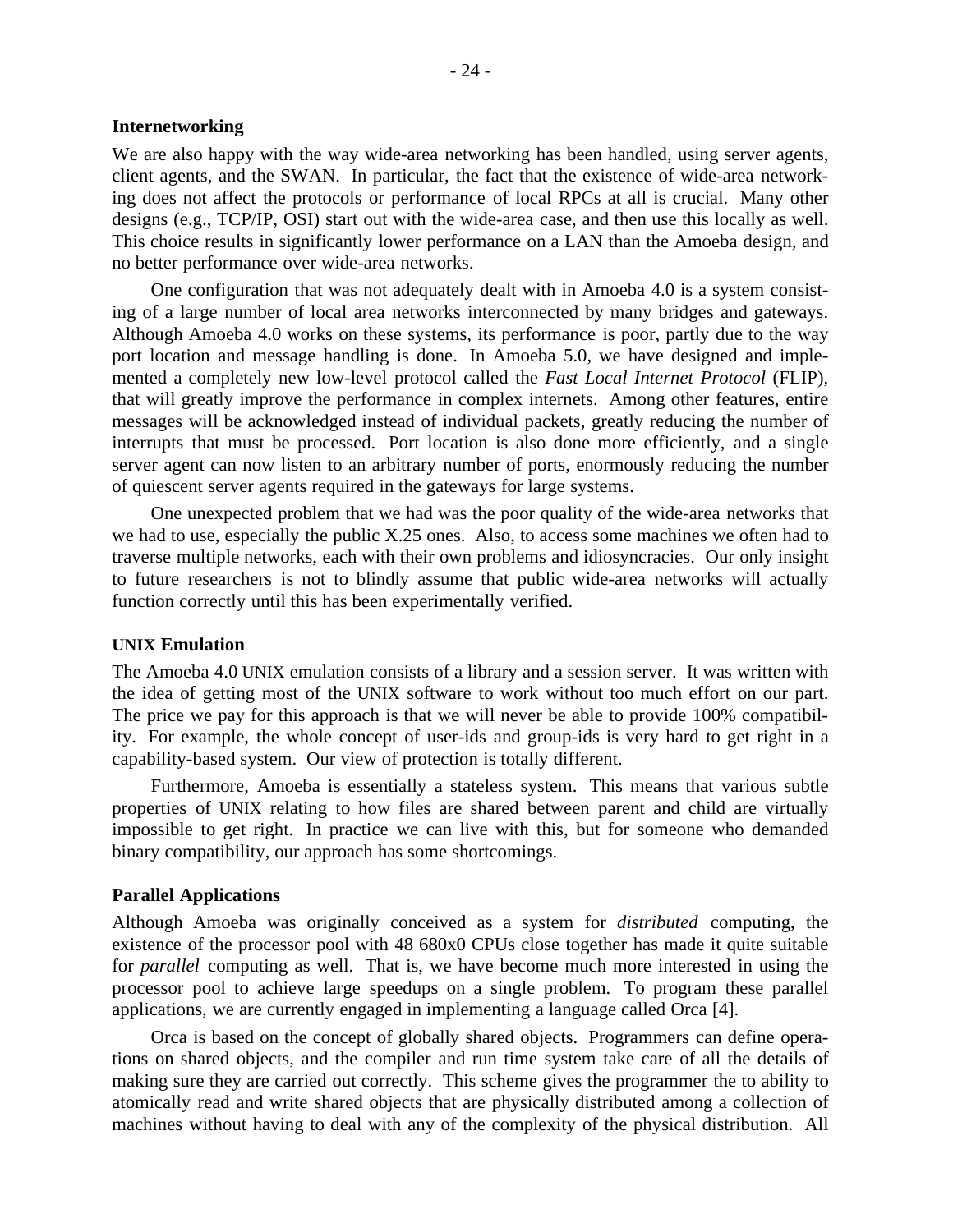the details of the physical distribution are completely hidden from the programmer. Initial results indicate that almost linear speedup can be achieved on some problems involving branch and bound, successive overrelaxation, and graph algorithms. For example, we have redone the traveling salesman problem in Orca and achieved a ten-fold speedup with 10 processors (compared to 7.5 using the non-Orca version described earlier). Alpha-beta search in Orca achieves a factor of 6 speedup with 10 processors (compared to 4 without Orca). It appears that using Orca reduces the communication overhead, but it remains true that for problems with many processes and a high interaction rate (i.e., small grain size), there will always be a problem.

## **Performance**

Performance, in general, has been a major success story. The minimum RPC time for Amoeba is 1.3 msec between two user-space processes on Sun 3/60s, and interprocess throughput is nearly 800 kbytes/sec. The file system lets us read and write files at about the same rate.

## **User Interface**

Amoeba originally had a homebrew window system. It was faster than X-windows, and in our view cleaner. It was also much smaller and easier to understand. For these reasons we thought it would be easy to get people to accept it. We were wrong. Technical factors sometimes play second fiddle to political and marketing ones. We have abandoned our window server and switched to X windows.

## **Security**

An intruder capable of tapping the network on which Amoeba runs can discover capabilities and do considerable damage. In a production environment some form of link encryption is needed to guarantee better security. Although some thought has been given to a security mechanism [26] it was not implemented in Amoeba 4.0.

Two potential security systems have been designed for Amoeba 5.0. The first version can only be used in friendly environments where the network and operating system kernels can be assumed secure. This version uses one-way ciphers and, with caching of argument/result pairs, can be made to run virtually as fast as the current Amoeba. The other version makes no assumptions about the security of the underlying network or the operating system. Like MIT's Kerberos [23] it uses a trusted authentication server for key establishement and encrypts all network traffic.

We intend to install both versions and investigate the effects on performance of the system. We are researching the problems of authentication in very large systems spanning multiple organizations and national boundaries.

## **COMPARISON WITH OTHER SYSTEMS**

Amoeba is not the only distributed system in the world. Other well-known ones include Mach [1], Chorus [21], V [6], and Sprite [18]. Although a comprehensive comparison of Amoeba with these would no doubt be very interesting, it is beyond the scope of this paper. Nevertheless, we would like to make a few general remarks.

The main goal of the Amoeba project differs somewhat from the goals of most of the other systems. It was our intention to develop a new operating system from scratch, using the best ideas currently available, without regard for backward compatibility with systems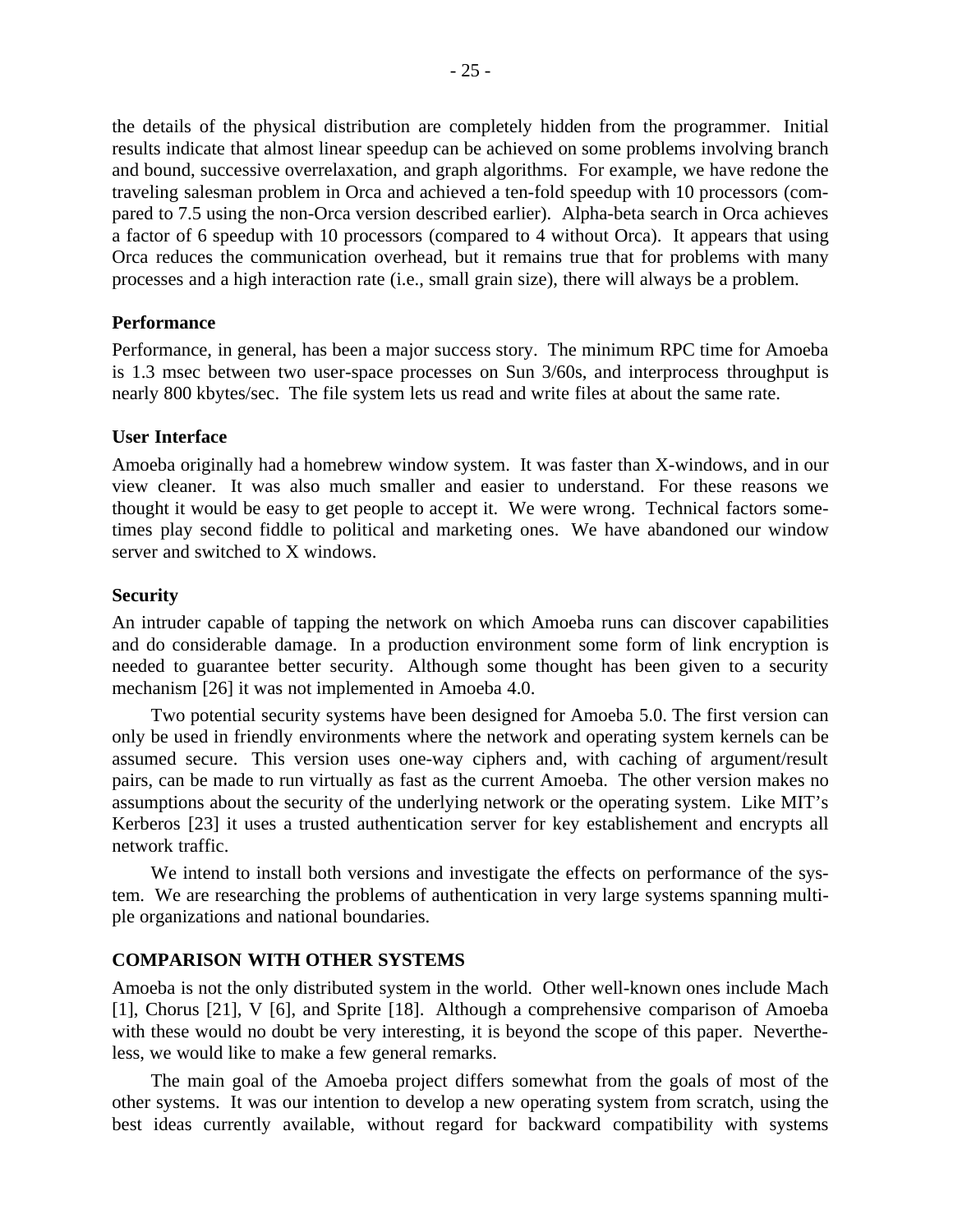designed 20 years ago. In particular, while we have written a library and server that provide enough UNIX compatibility that over 100 UNIX utilities run on Amoeba (after relinking with a special library), 100% compatibility has never been a goal. Although from a marketing standpoint, not aiming for complete compatibility with the latest version of UNIX may scare off potential customers with large existing software bases, from a research point of view, having the freedom to selectively use ideas from UNIX is a plus. Some other systems take a different viewpoint.

Another difference with other systems is our emphasis on Amoeba as a *distributed* system. It was intended from the start to run on a large number of machines. One comparison with Mach is instructive on this point. Mach uses a clever optimization to pass messages between processes running on the same machine. The page containing the message is mapped from the sender's address space to the receiver's address space, thus avoiding copying. Amoeba does not do this because we consider the key issue in a distributed system the communication speed between processes running on different machines. That is the normal case. Only rarely will two processes happen to be on the same physical processor in a true distributed system, especially if there are hundreds of processors, so we have put a lot of effort into optimizing the distributed case, not the local case. This is clearly a philosophical difference.

## **CONCLUSION**

The Amoeba project has clealy demonstrated that it is possible to build an efficient, highperformance distributed operating system on current hardware. The object-based nature of the system, and the use of capabilities provides a unifying theme that holds the various pieces together. By making the kernel as small as possible, most of the key features are implemented as user processes, which means that the system can evolve gradually as needs change and we learn more about distributed computing.

Amoeba has been operating satisfactorily for several years now, both locally and to a limited extent over a wide-area network. Its design is clean and its performance is excellent. By and large we are satisfied with the results. Nevertheless, no operating system is ever finished, so we are continually working to improve it. Amoeba is now available. For information on how to obtain it, please contact the first author (Tanenbaum), preferably by electronic mail.

## **REFERENCES**

- [1] Accetta, M., Baron, R., Bolosky W., Golub, D., Rashid, R., Tevanian, A., and Young, M. Mach: A New Kernel Foundation for UNIX Development. *Proceedings of the Summer Usenix Conference* , Atlanta, GA, July 1986.
- [2] Baalbergen, E.H, Verstoep, K., and Tanenbaum, A.S. On the Design of the Amoeba Configuration Manager. *Proc. 2nd Int'l Workshop on Software Config. Mgmt.*, ACM, 1989.
- [3] Bal, H.E., Van Renesse, R., and Tanenbaum, A.S. Implementing Distributed Algorithms using Remote Procedure Call. *Proc. Nat. Comp. Conf.*, AFIPS, 1987. pp. 499-505.
- [4] Bal, H.E., and Tanenbaum, A.S. Distributed Programming with Shared Data, *IEEE Conf. on Computer Languages*, IEEE, 1988, pp. 82-91.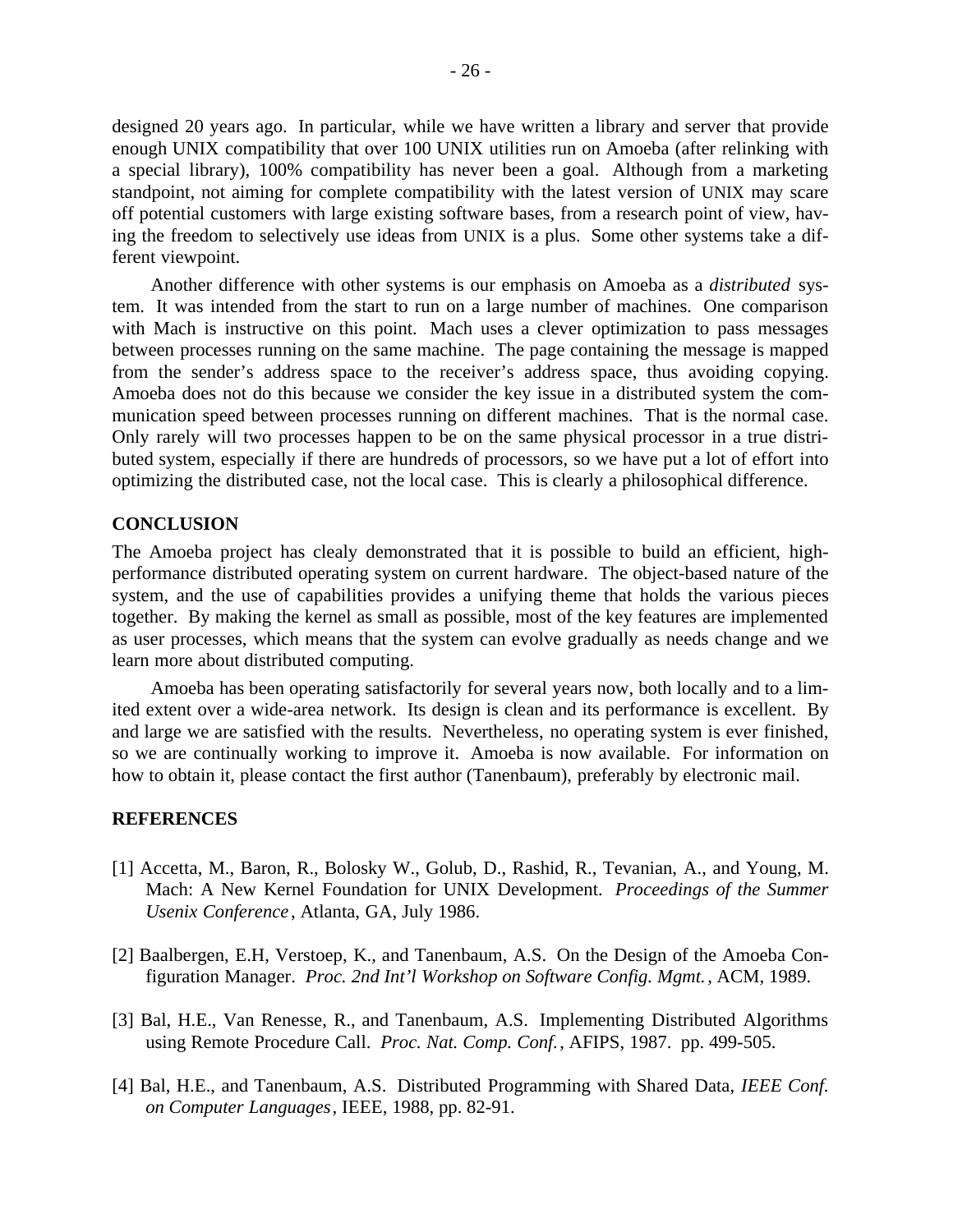- [5] Birrell, A.D., and Nelson, B.J. Implementing Remote Procedure Calls, *ACM Trans. Comput. Systems* 2, (Feb. 1984) pp. 39-59.
- [6] Cheriton, D.R. The V Distributed System. *Comm. ACM* 31, (March 1988), pp. 314-333.
- [7] Dalal, Y.K. Broadcast Protocols in Packet Switched Computer Networks. Ph.D. Thesis, Stanford Univ., 1977.
- [8] Dennis, J., and Van Horn, E. Programming Semantics for Multiprogrammed Computation. *Commun. ACM* 9, (March 1966), pp. 143-155.
- [9] Evans, A., Kantrowitz, W., and Weiss, E. A User Authentication Scheme Not Requiring Secrecy in the Computer. *Commun. ACM* 17, (Aug. 1974), pp. 437-442.
- [10] Feldman, S.I. Make—A Program for Maintaining Computer Programs. *Software— Practice and Experience* 9, (April 1979) pp. 255-265.
- [11] Johnson, S.C. Yacc Yet Another Compiler Compiler. Bell Labs Technical Report, Bell Labs, Murray Hill, NJ, 1978.
- [12] Kaashoek, M.F., Tanenbaum, A.S., Flynn Hummel, S., and Bal, H.E. An Efficient Reliable Broadcast Protocol. *Operating Systems Review*, vol. 23, (Oct 1989), pp. 5-19.
- [13] Lawler, E.L., and Wood, D.E. Branch and Bound Methods A Survey. *Operations Research* 14, (July 1966), pp. 699-719.
- [14] Marsland, T.A., and Campbell, M. Parallel Search of Strongly Ordered Game Trees. *Computing Surveys* 14, (Dec. 1982), pp. 533-551.
- [15] Mullender, S.J., van Rossum, G., Tanenbaum, A.S., van Renesse, R., van Staveren, J.M. Amoeba — A Distributed Operating System for the 1990s. *IEEE Computer* 23, (May 1990), pp. 44-53.
- [16] Mullender, S.J., and Tanenbaum, A.S. The Design of a Capability-Based Distributed Operating System. *Computer Journal* 29, (Aug. 1986), pp. 289-299.
- [17] Mullender, S.J., and Tanenbaum, A.S. A Distributed File Service Based on Optimistic Concurrency Control. *Proc. Tenth Symp. Operating System Principles*, (Dec. 1985), pp. 51-62.
- [18] Ousterhout, J.K., Cherenson, A.R., Douglis, F., Nelson, M.N., and Welch, B.B. The Sprite Network Operating System. *IEEE Computer* 21, (Feb. 1988), pp. 23-26.
- [19] Peterson, L., Hutchinson, N., O'Malley, S., and Rao, H. The x-kernel: A Platform for Accessing Internet Resources. *IEEE Computer* 23 (May 1990), pp. 23-33.
- [20] Pu, C., Noe, J.D., Proudfoot, A. Regeneration of Replicated Objects: A Technique and its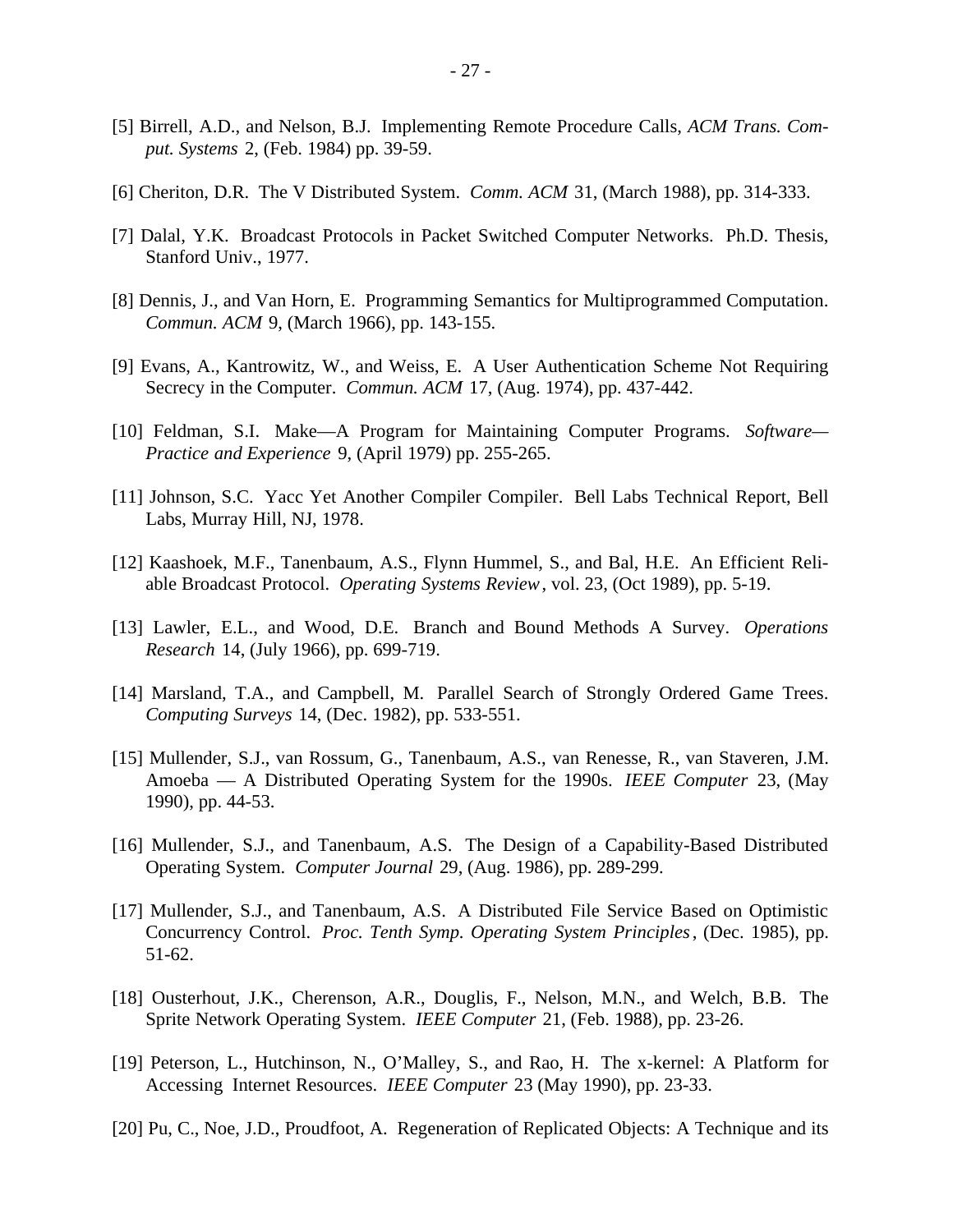Eden Implementation. *Proc. 2nd Int'l Conf. on Data Eng.*, (Feb. 1986), pp. 175-187.

- [21] Rozier. M, Abrossimov. V, Armand. F, Boule. I, Gien. M, Guillemont. M, Hermann. F, Kaiser. C, Langlois. S, Leonard, P., and Neuhauser. W. CHORUS Distributed Operating System. *Computing Systems* 1 (Fall 1988), pp. 299-328.
- [22] Schroeder, M.D., and, Burrows, M. Performance of the Firefly RPC. *Proc. Twelfth ACM Symp. of Oper. Syst. Prin.*, ACM, (Dec. 1989), pp. 83-90.
- [23] Steiner, J.G., Neuman, C., and Schiller, J.I. Kerberos An Authentication Service for Open Network Systems. *Proceedings of the Usenix Winter Conference* , USENIX Assoc., (1988), pp. 191-201.
- [24] Stonebraker, M. Operating System Support for Database Management. *Commun. ACM* 24, (July 1981), pp. 412-418.
- [25] Tanenbaum, A.S. A UNIX Clone with Source Code for Operating Systems Courses. *Operating Syst. Rev.* 21, (Jan. 1987), pp. 20-29.
- [26] Tanenbaum, A.S., Mullender, S.J., and Van Renesse, R. Using Sparse Capabilities in a Distributed Operating System. *Proc. Sixth International Conf. on Distr. Computer Systems*, IEEE, 1986.
- [27] Tanenbaum, A.S., and Van Renesse, R. A Critique of the Remote Procedure Call Paradigm. *Proc. Euteco '88* (1988), pp. 775-783.
- [28] Tanenbaum, A.S., and Van Renesse, R. Distributed Operating Systems. *Computing Surveys* 17, (Dec. 1985), pp. 419-470.
- [29] Van Renesse, R. Tanenbaum, A.S., and Wilschut, A. The Design of a High-Performance File Server. *Proc. Ninth Int'l Conf. on Distr. Comp. Systems*, IEEE, (1989a), pp. 22-27.
- [30] Van Renesse, R., Tanenbaum, A.S., Van Staveren, H., and Hall, J. Connecting RPC-Based Distributed Systems Using Wide-Area Networks. *Proc. Seventh Int'l Conf. on Distr. Comp. Systems*, IEEE, (1987), pp. 28-34.
- [31] Van Renesse, R., Van Staveren, H., and Tanenbaum, A.S. Performance of the Amoeba Distributed Operating System. *Software—Practice and Experience* 19, (March 1989b) pp. 223-234.
- [32] Van Renesse, R., Van Staveren, H., and Tanenbaum, A.S. Performance of the World's Fastest Distributed Operating System. *Operating Systems Review* 22, (Oct. 1988), pp. 25-34.
- [33] Van Rossum, G. AIL—A Class-Oriented Stub Generator for Amoeba. *Proc. of the Workshop on Experience with Distributed Systems*, (J. Nehmer, ed.), Springer Verlag, 1990 (in preparation).